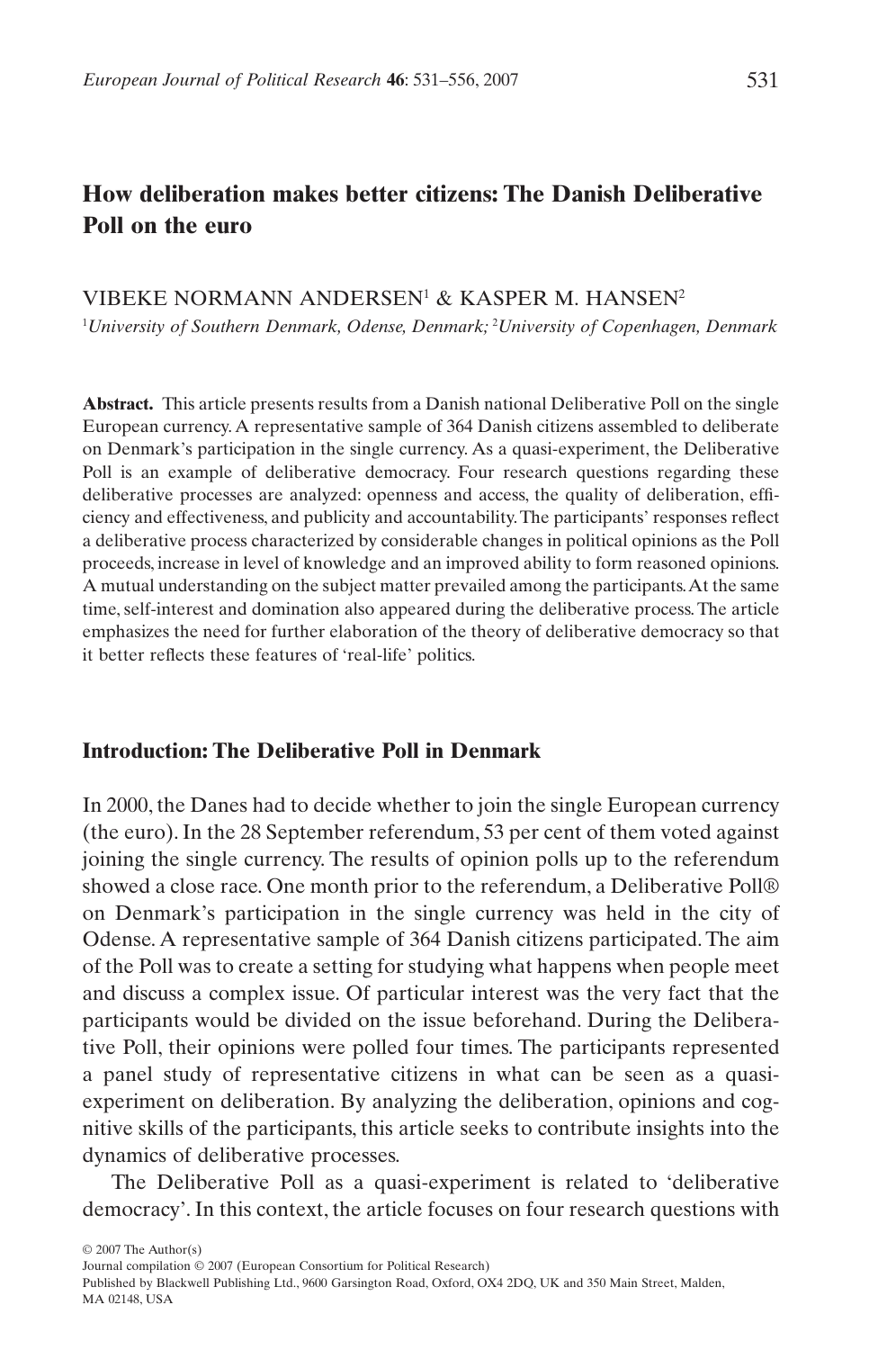respect to deliberative processes: openness and access to the deliberative process, the quality of deliberation, efficiency and effectiveness, and publicity and accountability. The Deliberative Poll is just one of several methods that have been developed over the past decades for involving citizens and making their voices known to the political elite.<sup>1</sup> As opposed to more formalized channels of representative democracy, these methods of citizen involvement are ad hoc, non-institutionalized, deal with a limited agenda of issues, independent of the electoral process and organized primarily by someone other than the citizens themselves.

A Deliberative Poll is based on a simple idea:bring together a representative group of people, let them deliberate with each other and with politicians and experts, and poll their opinions before, during and after the process (t0-t1-t2).The national Danish Deliberative Poll was based on James S.Fishkin's model (1988, 1991, 1997). Prior to the Danish Poll, six Deliberative Polls on a national level have been conducted: one in the United States, three in Great Britain, one in Bulgaria and one in Australia. The Danish Deliberative Poll process was launched with interviews with a representative sample of citizens, selected by simple random sampling (t0). At the same time, the respondents were invited to participate in a weekend gathering with all expenses paid.At this event, they were given the opportunity to discuss issues related to the European Union (EU) and the single currency with other participants, politicians and experts. Prior to the weekend meeting, participants received a background paper presenting arguments for and against Denmark's enrolment in the single currency. During the deliberative weekend, the participants met in small groups and in plenary sessions with the leaders of the Danish political parties and leading experts on the EU and the single currency.<sup>2</sup> The small groups were randomly composed, consisted of 18–20 citizens, and each group was assigned a trained moderator.At the plenary sessions,the participants had the opportunity to pose questions to politicians and experts about the single currency process. The participants' opinions were polled through self-administered questionnaires at the beginning  $(t1)$  and at the end of the weekend  $(t2)$ , and by telephone three months after the Deliberative Poll (t3). The questions asked in t1, t2 and t3 were to a large extent similar to the questions asked in t0.

The Danish Deliberative Poll was methodologically innovative (see Hansen 2004; Hansen & Andersen 2004). First, by polling the participants' opinions four times, it was possible to differentiate between the effect of the materials given to them prior to the weekend (the difference between t0 and t1), the effect of the deliberative weekend (the difference between t1 and t2), and the long-term effects of participation in the Deliberative Poll (by comparing t3 to t0-t2; see also Table 1). A representative control sample of citizens surveyed at the same time as the 364 participants were gathered at the Delib-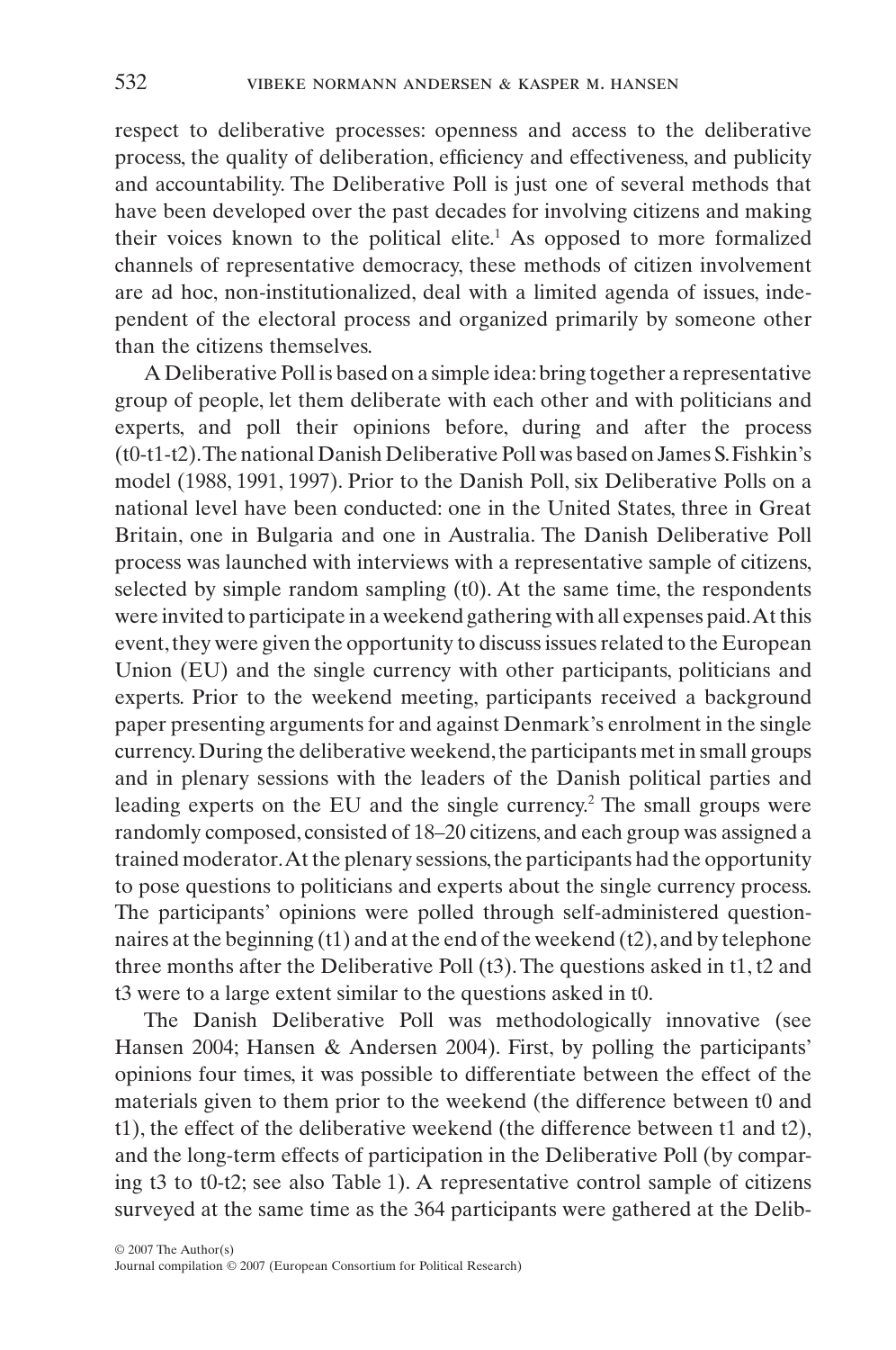| Phase | Activity                                                       | Date                    |     | Number of<br>participants |
|-------|----------------------------------------------------------------|-------------------------|-----|---------------------------|
| t()   | Recruitment interview<br>(telephone interview)                 | $1-8$ August            |     | 1,702                     |
|       | Acceptance of participation<br>in the Deliberative Poll        | 8 August                |     | 732                       |
|       | - Yes, definite participation                                  |                         | 206 |                           |
|       | - Possibly participation                                       |                         | 526 |                           |
|       | Information folder on the<br>event sent to participants        | 8-11 August             |     | 732                       |
|       | Second invitation by telephone<br>to the Deliberative Poll     | 16 August               |     | 699                       |
|       | - Yes, definite participation                                  |                         | 375 |                           |
|       | - Possibly participation                                       |                         | 81  |                           |
|       | - No participation                                             |                         | 243 |                           |
|       | - Respondents who could<br>not be reached                      |                         | 33  |                           |
|       | Programme and information<br>sent to participants              | 14–18 August            |     | 489                       |
|       | Contacted by phone to confirm<br>participation                 | $17-22$ August          |     | 489                       |
|       | Number of enrolled participants                                | 22 August               |     | 396                       |
|       | Tickets sent to participants                                   | 21-25 August            |     |                           |
|       | Number of enrolled participants                                | 25 August               |     | 386                       |
| t1/t2 | Number of effective participants<br>in the Deliberative Poll   | $26 - 27$ August        |     | 364                       |
| t3    | Number participants<br>re-interviewed<br>(telephone interview) | 27 November-16 December |     | 355                       |

*Table 1.* Recruitment of participants for the Deliberative Poll on the euro in 2000

Note: Television spots on the event were shown daily on national Danish television in the week prior to the event. The recruitment interviews (t0) were conducted by PLS Rambøll Management by telephone. The response rate was 60 per cent, with seven call-backs. The sampling was conducted through simple random sampling on telephone numbers.The t1 and t2 surveys were conducted through self-administered questionnaires. The t3 survey was conducted by trained students at the Department of Political Science, University of Southern Denmark, and supervised by the authors of this article. At a later stage, the surveys will be available at the Danish Data Archives.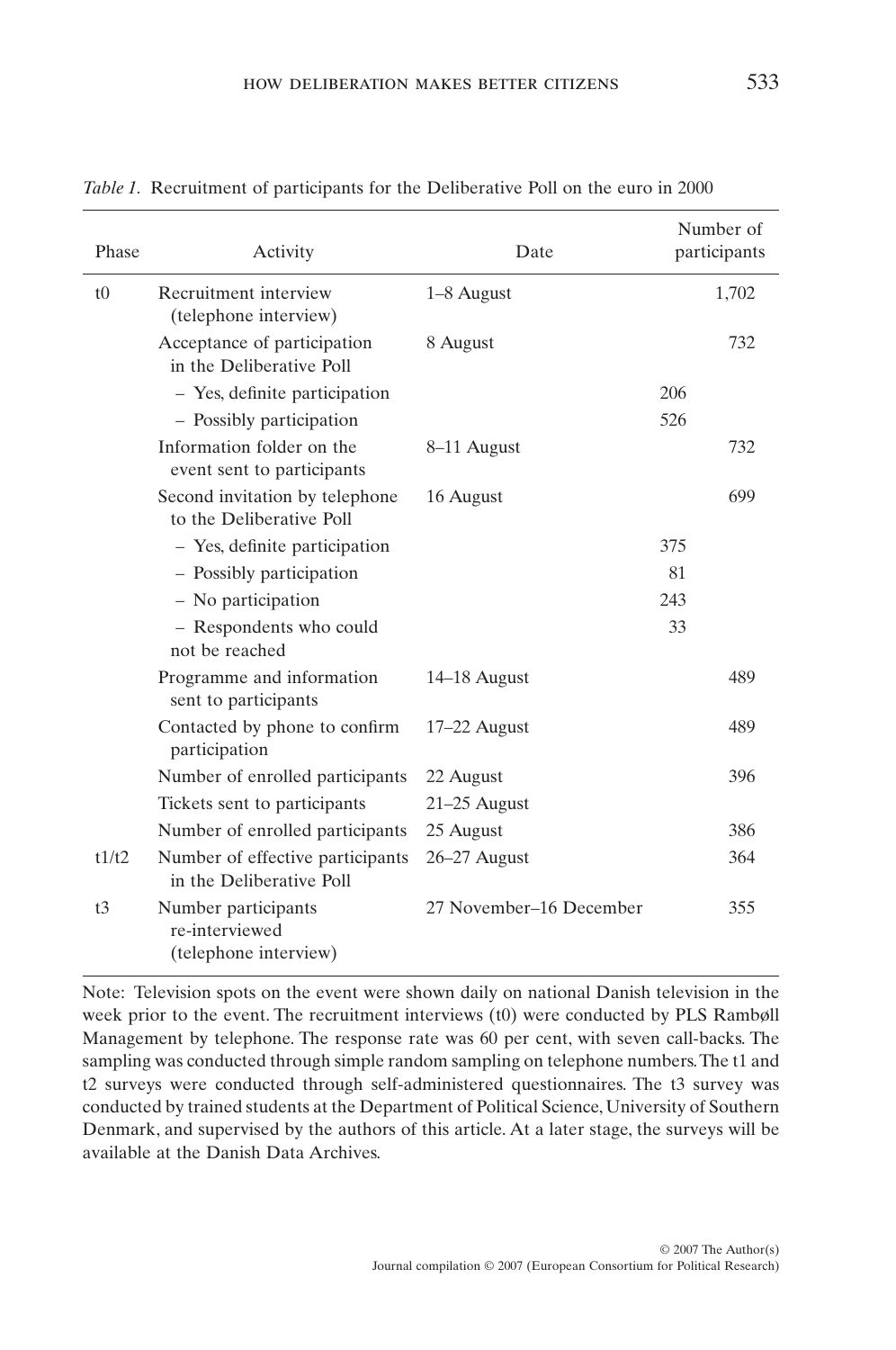erative Poll (24 August–3 September,  $N = 1,005$ ) allows us to assess the effect of deliberation during the weekend and the effect of other factors such as the public debate more generally (the difference between t1 and t2, t0 and t1 compared to the development in the control group between t0 and t2). Second, the set-up of the Danish Deliberative Poll makes it possible to assess the deliberative process through a thorough evaluation of the participants' deliberation in the small groups. A method for evaluating the deliberative process was developed in order to assess not just changes in opinions and development of participants' knowledge due to the Deliberative Poll, but also the deliberative process itself. Our approach thus differs from that of Fishkin (1997), who often limited his analysis to the increase of knowledge and changes in opinions among the participants. In order to assess the Deliberative Poll, the following section will deal with four key problems raised by the theory of deliberative democracy (see also the four research questions outlined in Papadopoulos & Warin's introduction to this special issue).

#### **An assessment of deliberative democracy**

Democratic systems are usually based upon a number of different channels such as political parties and organizations through which citizens can express their views. Today, one of the main challenges to the institutionalized version of representative democracy is the presumed increasing democratic deficit between the elite and the lay public. As an extra-parliamentary institution, a Deliberative Poll allows for a range of different experiences to be brought into the political process. It facilitates reflection and exchange of viewpoints to be important aspects of the political process (Hansen & Pedersen 2001). In the normative debate, deliberative democrats such as Bohman (1996), Gutmann & Thompson (1996) have often argued for the need to create alternative arenas for public deliberation.The Deliberative Poll is intended to enhance a particular dimension of democracy – the deliberative dimension. On the other hand, it is also a setting for studying processes of deliberation and opinion formation; in this sense the Deliberative Poll is a quasi-experiment.

Danish society is particularly divided on issues concerning the  $EU - a$ division that stems from the 1972 referendum on Denmark's accession to the EU (Buch & Hansen 2002). Division on the European issue is found within the public, within the elite, and between the public and the elite. How does a democracy cope with such a lasting division of opinions? By limiting the scope of conflict, resolving the conflict by seeking consensus, pursuing some sort of compromise, enforcing majority rule, proposing different alternatives or simply adopting non-solutions? Within the normative deliberative democratic frame, the aim is to find ways to live with such a division of opinion in a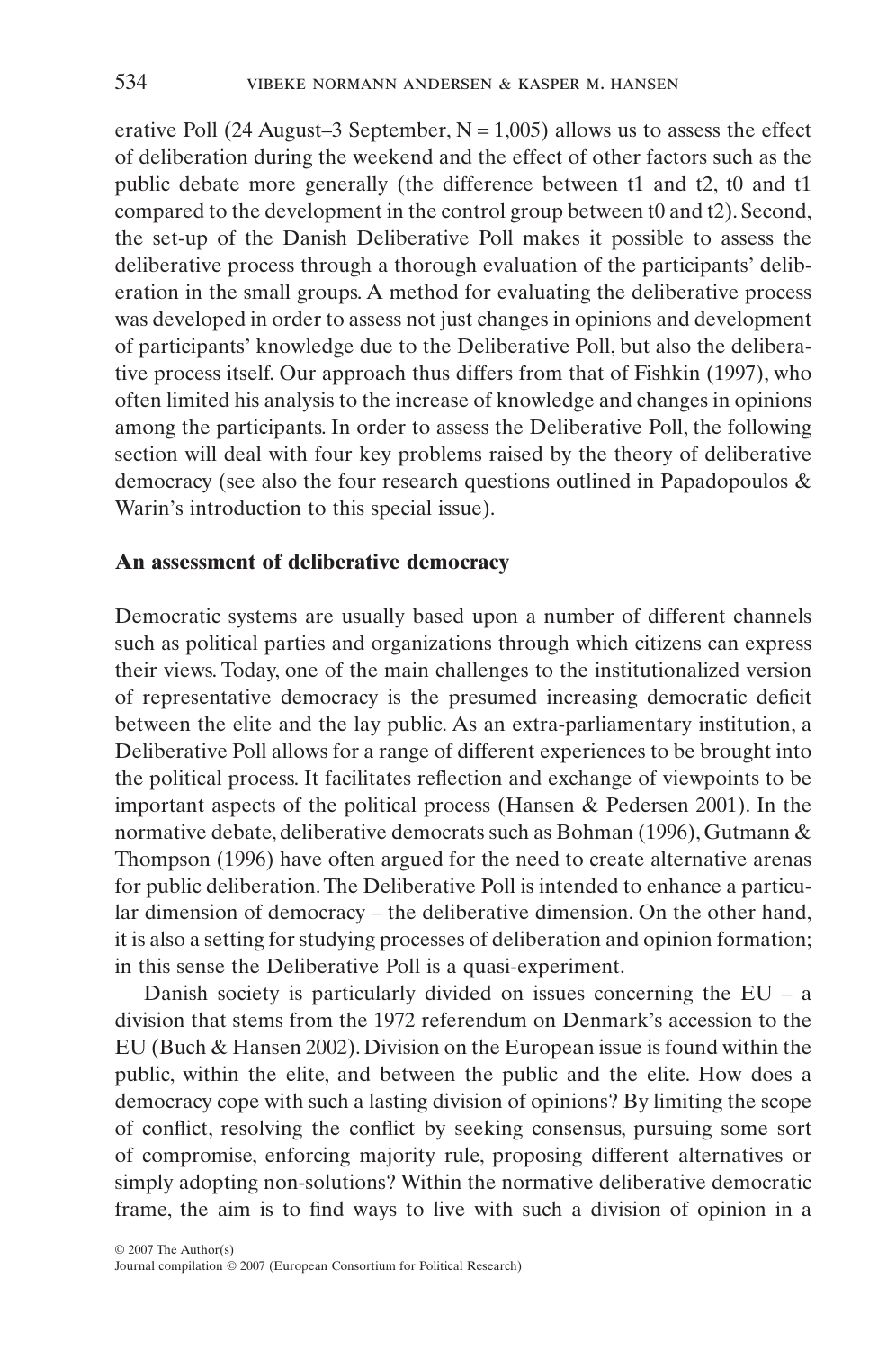constructive way rather than to simply eliminate or overlook the plurality of opinions (Gutmann & Thompson 1996: 54–55). Many deliberative democrats argue that deliberation should be seen as part of the democratic process in a broad context. According to their argument, deliberation not only takes place among the elected elite, as some representative democratic positions suggest (e.g., Schumpeter 1975); rather, deliberation is seen as an ongoing process among elites and among the public, and between the two groups.

The following sections assess the Deliberative Poll in Denmark through the lenses of the four research questions outlined in Papadopoulos & Warin's introduction to this special issue.The first pair of research questions focuses on the impact of deliberation on the participants. The second pair of questions focuses on the effect of deliberation on the public at large.

#### *Openness and access*

The criteria of openness and access are related to who is able to participate in the Deliberative Poll. To secure inclusiveness, recruitment to the Deliberative Poll was through simple random sampling. In this way, the recruitment process is similar to a national lottery in which every citizen has an equal chance to be selected. The aim is, first of all, to treat all citizens equally. The recruitment process aims to ensure representativeness between the participants and the citizens at large. It relates to Robert A. Dahl's (1989) principle of 'inclusiveness' as all citizens should be given an equal chance to participate (Hansen 2004). Nevertheless, this form of representativeness is not equivalent to a situation where citizens have a right to participate, as would be the case in a referendum or general election. Thus, it can be argued that any recruitment process that fails to grant all citizens the full right to participate compromises the normative criteria that all citizens should be able to participate in the democratic process. The recruitment process of the Deliberative Poll on the euro is summarized in Table 1.

The aim of a Deliberative Poll is not to allow the participants to act on behalf of the *demos*. Accordingly, the outcome of the Deliberative Poll on the euro was not a binding decision. The Deliberative Poll can be considered part of the ongoing public debate prior to the referendum on the euro, in which all Danish citizens had the opportunity to express their preferences via the ballot box. The aim of the Deliberative Poll was to bring different social experiences into the political process by mirroring the *demos* in terms of sociodemographic characteristics and opinions (Aars & Offerdal 2000: 77). In this sense, the participants mirror the *demos* at large prior to the deliberative process. When the participants engage in deliberation, their opinions start to mirror the specific process of deliberation and information set up in the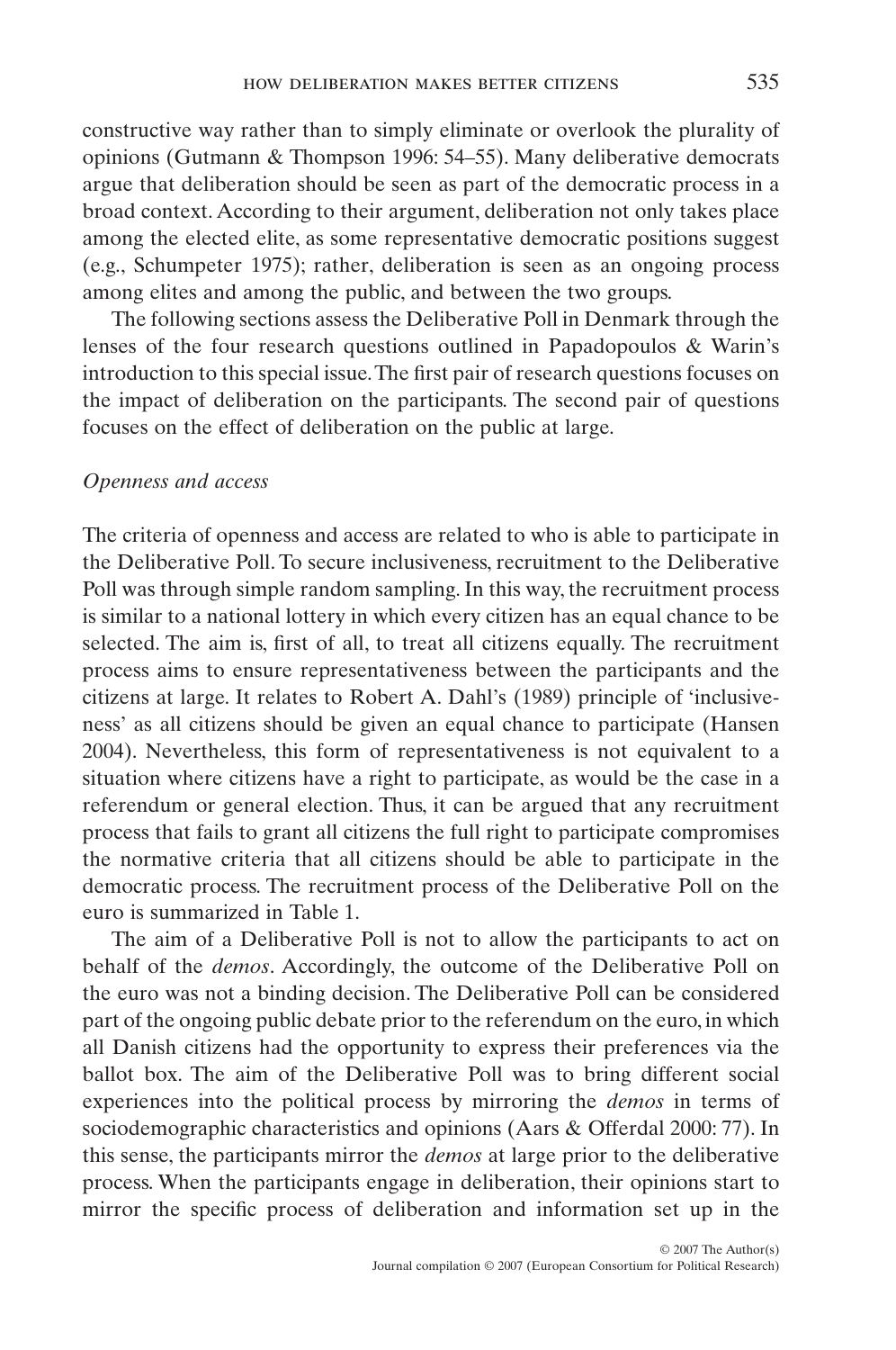quasi-experimental context; consequently, the deliberative process among the participants will differ from the deliberative process among the population at large. Initially, at the Danish Deliberative Poll (t0), the participants did to a large extent mirror the Danish population (see Table 2).

| Characteristic        |                             | Participants<br>in the<br>Deliberative<br>Poll | Participants<br>in the<br>Recruitment<br>Survey |
|-----------------------|-----------------------------|------------------------------------------------|-------------------------------------------------|
| Gender*,**            | Male                        | 58                                             | 49                                              |
|                       | Female                      | 42.                                            | 51                                              |
| Age*                  | $18-30$ years               | 17                                             | 23                                              |
|                       | $31-40$ years               | 23                                             | 20                                              |
|                       | $41-60$ years               | 41                                             | 34                                              |
|                       | $61 + years$                | 19                                             | 23                                              |
| Education*            | Lower secondary             | 12                                             | 18                                              |
|                       | Upper secondary             | 52                                             | 52                                              |
|                       | University degree           | 36                                             | 30                                              |
| Sector of work        | Self-employed               | 5                                              | $\overline{4}$                                  |
|                       | Private employee            | 57                                             | 58                                              |
|                       | Public employee             | 38                                             | 38                                              |
| Place of residence    | Rural area                  | 5                                              | 5                                               |
|                       | $<$ 2,000 inhabitants       | 10                                             | 10                                              |
|                       | 2,001-10,000<br>inhabitants | 18                                             | 21                                              |
|                       | $10,001+$ inhabitants       | 67                                             | 64                                              |
| Member of a political | Yes                         | 10                                             | 9                                               |
| party or group        | No                          | 90                                             | 91                                              |
| Expected vote at the  | Yes                         | 45                                             | 39                                              |
| referendum*           | No                          | 37                                             | 37                                              |
|                       | Undecided                   | 18                                             | 24                                              |

*Table 2.* Characteristics of the participants at time of recruitment (percentage)

Note: A total of 364 citizens participated in the Deliberative Poll. The recruitment survey was representative of the Danish electorate. The data from the recruitment survey  $(N = 1,702)$  is weighted according to census data – age, gender and place of residence. \* The difference between the groups is significant at  $p < 0.05$  using a Chi<sup>2</sup> test for independence (two-tailed test). \*\* The mean between the groups is significantly different at  $p < 0.05$  using a test comparing the mean (two-tailed test). Comparison of means between age groups showed no significant differences.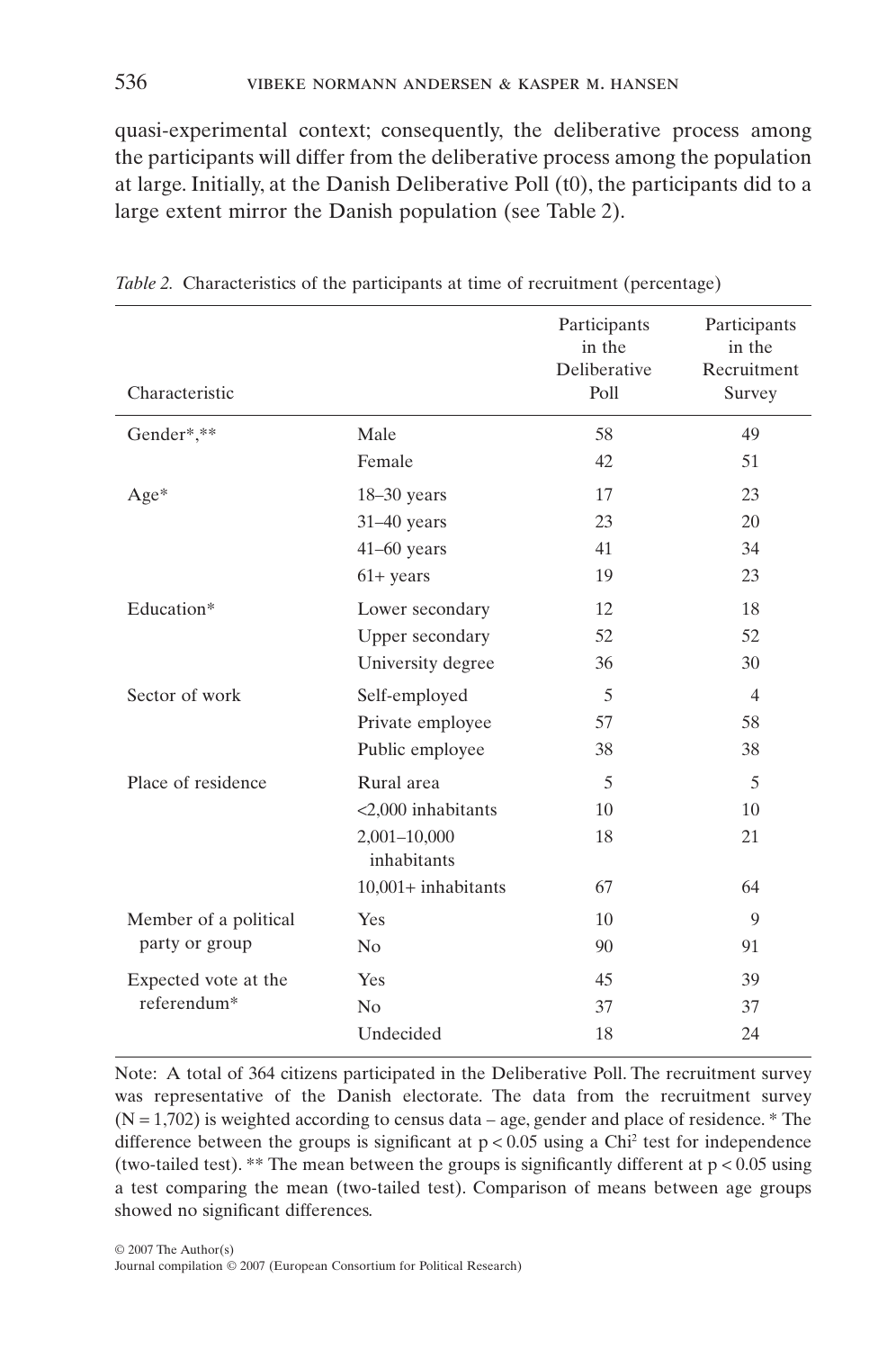Of relevance to the issue of openness and access to the deliberative process is not just the representativeness of the participants, but also whether the involvement of citizens who are not usually active in politics will increase their participation in other political arenas (Mansbridge 1999). As Table 3 shows, however, the participants' willingness to engage in more institutionalized forms of democracy, exemplified by their wish to run for office, is only moderately affected by the deliberative process, with a small peak at the beginning of the Deliberative Poll (t1).

Participating in an innovative experiment such as the Deliberative Poll does not foster participation in traditional representative channels. On the other hand, we find a strong interest in participating in events like the Deliberative Poll. Non-institutionalized, ad hoc and less intense forms of democratic engagement seem to be preferred over the willingness to run for office. By the end of the event, only 2 per cent of the participants did not wish to participate in future Deliberative Polls, and only 1 per cent stated that they would not recommend participation to family or friends. The results suggest that extraparliamentary arenas such as the Deliberative Polls are not just another mechanism for communicating informed opinions to the political elite, but also a mechanism for involving citizens who would otherwise not be willing to engage in well-established institutions of representative democracy.

#### *The quality of deliberation*

The public's focus on the Deliberative Poll was set at how the participants would vote on the question of Denmark joining the single currency. Some 45 per cent of the participants indicated that they would vote 'Yes', 37 per cent 'No' and 18 per cent did not take a stand before participating in the Deliberative Poll (t0) (see Table 2). At the end of the Deliberative Poll, 50 per cent indicated they would vote 'Yes', 39 per cent 'No' and only 11 per cent remained undecided.<sup>3</sup> As a consequence, more people took a stand after having participated in the Deliberative Poll. However, it is not only the outcome of the Deliberative Poll that is of interest here. Equally important is the process by which the outcome was reached – that is, the quality of deliberation.

In order to evaluate the quality of deliberation, four factors affecting the process of opinion formation will be discussed. The four factors are: formation of reasoned opinions; minimizing the use of arguments referring to narrow self-interests; increasing mutual understanding among participants; and educating citizens. Deliberation involves an exchange of opinions. Different social experiences are brought together and shared among the participants in the Deliberative Poll. By exchanging opinions and presenting arguments, participants become aware of the consequences of a decision. Through this process,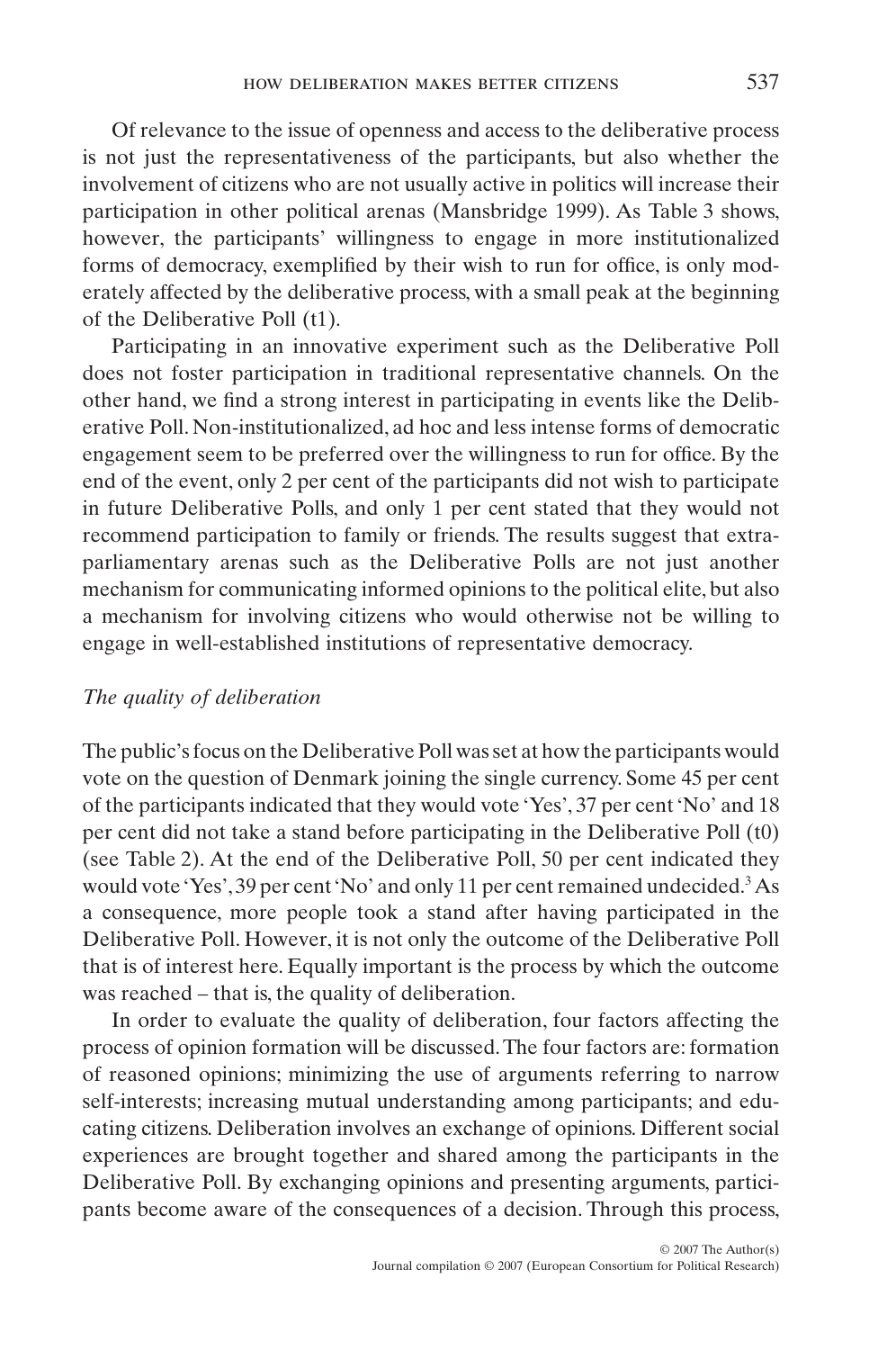| or city council would you say "Yes",<br>'If you were asked to be a candidate<br>for the European Parliament, the<br>Danish parliament, or for county                                                                                                                                                       |     |                   |                |           |        |     |
|------------------------------------------------------------------------------------------------------------------------------------------------------------------------------------------------------------------------------------------------------------------------------------------------------------|-----|-------------------|----------------|-----------|--------|-----|
| "I would consider it" or " $No$ "?"                                                                                                                                                                                                                                                                        | Yes | Would consider it | $\overline{a}$ | Undecided | Mean   |     |
| $t0$ – Recruitment interview                                                                                                                                                                                                                                                                               |     | 33                | 56             |           | 27     | 364 |
| t1 - Start of Deliberative Poll                                                                                                                                                                                                                                                                            |     | $\Theta$          |                |           | 34**   | 362 |
| t2 - End of the Deliberative Poll                                                                                                                                                                                                                                                                          |     | 36                |                |           | $31**$ | 357 |
| t3 - Three months after the Deliberative Poll                                                                                                                                                                                                                                                              |     | 33                | 55             |           | $29*$  | 355 |
| $Yes' = 100$ , 'Would consider it' and 'Undecided' = 50 and 'No' = 0.* The difference from the previous round of questions is significant at p < 0.1.<br>Note: The participants' showed greater willingness to run for office than the Danish population at large. The mean is calculated on a scale where |     |                   |                |           |        |     |
| ** Significant at $p < 0.05$ (two-tailed test).                                                                                                                                                                                                                                                            |     |                   |                |           |        |     |

Table 3. Willingness to run for office (percentages) *Table 3.* Willingness to run for office (percentages)

© 2007 The Author(s) Journal compilation © 2007 (European Consortium for Political Research)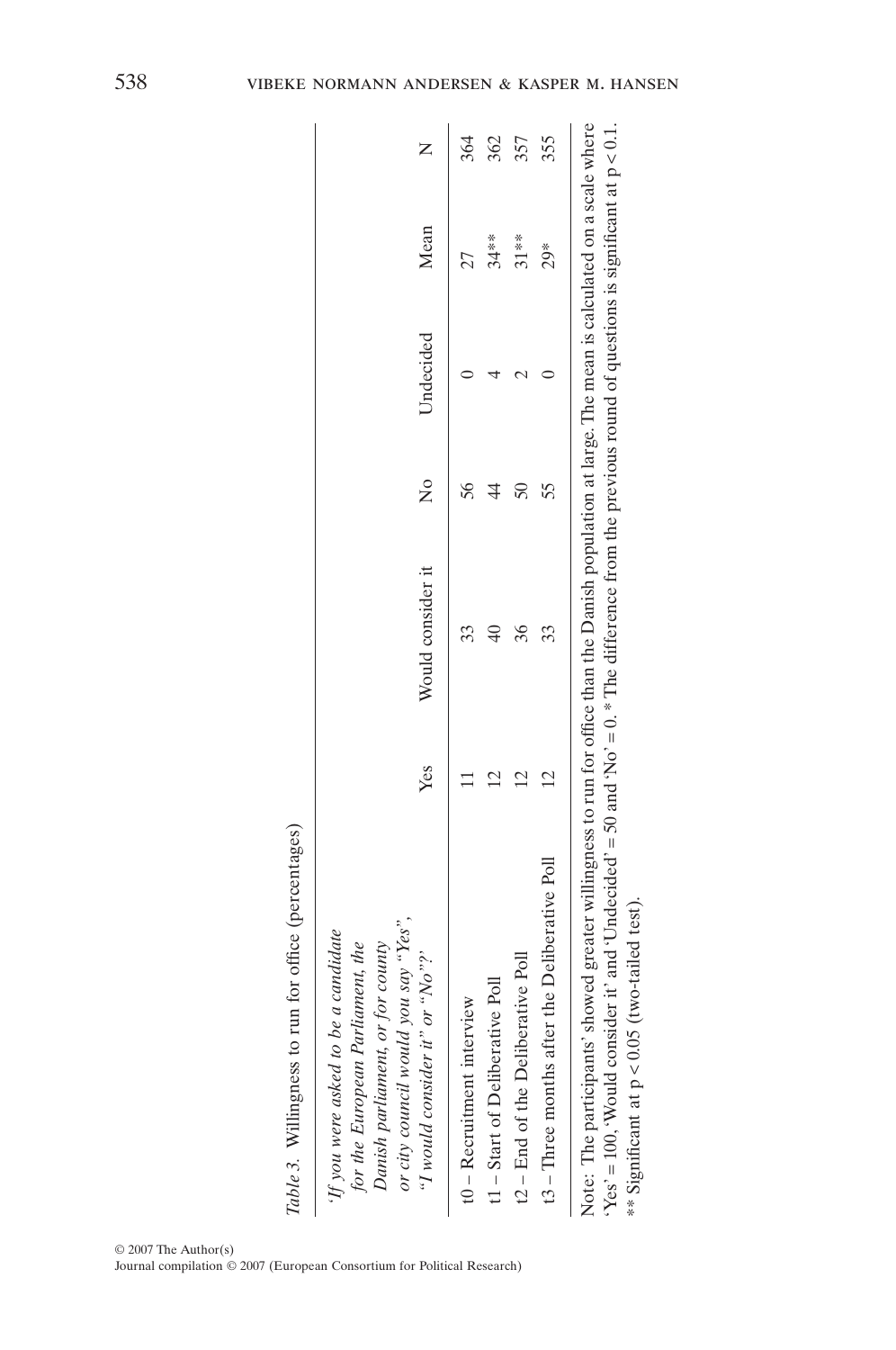they have the opportunity to form coherent, stable and consistent preferences. However, in the process of exchanging viewpoints, the participants' opinions may also change. During the Deliberative Poll, between 7 and 28 per cent of the participants altered their views from 'agree' to 'disagree' or vice versa, with the percentages varying on a number of issues related to the single currency (see Table 4).

Changes in opinion were found prior to the deliberative weekend (t0-t1) as well as after the weekend (t2-t3). In this respect, the Deliberative Poll did not create stable opinions in the sense of being unchangeable after the deliberative process.This suggests that political opinions are never stable; rather, there is an ongoing process that continuously develops as people engage with each other. On two of the three questions presented in Table 4, the level of opinion changes is significantly smallest during the Deliberative Poll (t1-t2) and relatively larger in the intervals up to (t0-t1) and after the poll (t2-t3). All phases of the Deliberative Polling process show a strong significant effect on the participants' opinions (see also Luskin et al. 2002; Sturgis et al. 2005). Nevertheless, the time prior to the event (during which the participants received the balanced information material, followed the debate in the media and engaged in discussions with friends more intensively than usual anticipating their participation in the Deliberative Poll), as well as the time after the event, when the result of the referendum was known, had a larger effect on participants' opinions than the two days of intense deliberation (Andersen & Hansen 2002; Hansen 2004). This highlights the importance of a method relying on several waves of questioning throughout the process in order to understand the logic of opinion changes in a Deliberative Poll.

A change of opinion can never in itself be a qualitative criterion of deliberation. The processes through which these changes come about have to be carefully examined as the changes of opinion can also be a sign of manipulation or group conformity. Some 69 per cent of the participants agreed that the arguments of others were useful in forming their own opinion (see Table 5).

Even though up to 28 per cent of the participants changed their opinion, they did not change it in one and the same direction or reach a consensus on the issue. Two dimensions of consensus are outlined in Table 5: consensus on substance and consensus on procedure. A vast majority of the participants (82 per cent) stated that consensus on procedure was obtained in the group sessions, while consensus on the issue was not obtained. This suggests that the changes in opinion were not due to manipulation or group conformity. Deliberation can be defined as a free process in which participants engage in reasoning that forms and potentially alters their preferences (Andersen & Hansen 2002: 80; Hansen & Andersen 2004). In this respect, the quality of deliberation refers to substance as well as procedure. Some 45 per cent of the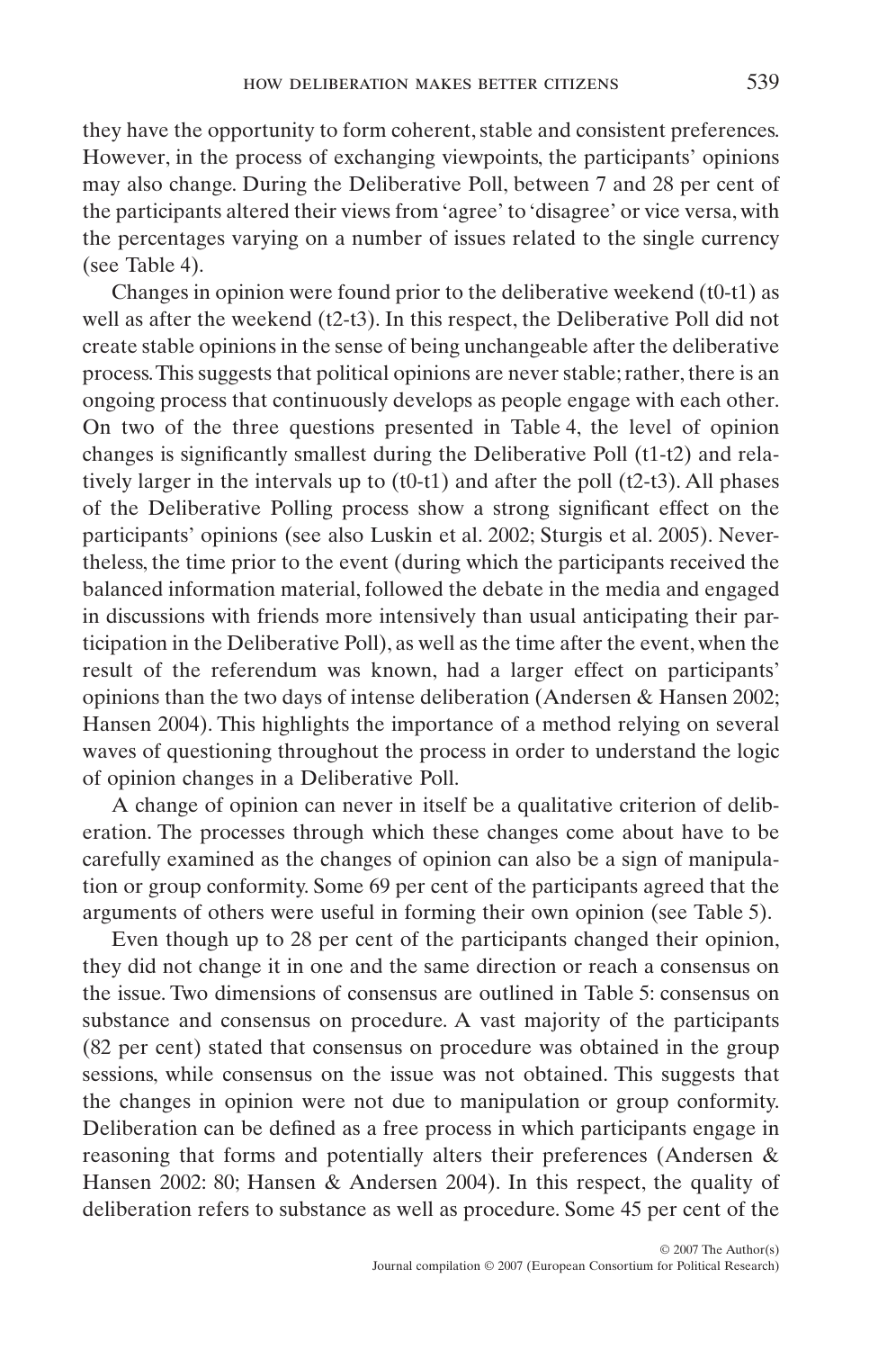| ì<br>i                                               |
|------------------------------------------------------|
| $-1.1$                                               |
|                                                      |
|                                                      |
| りり<br>$\mathfrak{g}$<br>J<br>i<br>$\frac{1}{2}$<br>١ |
|                                                      |
| l<br>j<br>i<br>l<br>j                                |
|                                                      |
| i<br>S<br>J<br>i<br>wa ni katika cama<br>I<br>ł,     |
|                                                      |
| i                                                    |
|                                                      |
| くうしょう<br>i<br>í<br>l                                 |
|                                                      |
| $A$ hono $\alpha$ ono $A$<br>)<br>]<br>J<br>þ        |
| ्<br>ś<br>i<br>ł<br>ı<br>l                           |
| ₹<br>İ<br>ł<br>ū<br>j<br>ł<br>I<br>í                 |

|                                                                                                                                                                                                                                                                                                                                                                                                                                                          |                |               |                     | Changed category |               |                |                |                 | Changed side    |                |
|----------------------------------------------------------------------------------------------------------------------------------------------------------------------------------------------------------------------------------------------------------------------------------------------------------------------------------------------------------------------------------------------------------------------------------------------------------|----------------|---------------|---------------------|------------------|---------------|----------------|----------------|-----------------|-----------------|----------------|
|                                                                                                                                                                                                                                                                                                                                                                                                                                                          | $10 - 11$      |               | $t1 - t2$ $t2 - t3$ | $t0-t2$          | At some point | $t0-t1$        |                | $11-12$ $12-13$ | $10 - 12$       | At some point  |
| cannot withdraw at a<br>If Denmark joins the<br>later point in time.'<br>single currency, it                                                                                                                                                                                                                                                                                                                                                             | 67             | $\mathcal{O}$ | 63                  | 74               | 88            | 23             | $\overline{1}$ | 22              | 28              | 45             |
| The cooperation within<br>the single currency is<br>undemocratic.'                                                                                                                                                                                                                                                                                                                                                                                       | $\overline{6}$ | 46**          | 54**                | $\mathcal{C}$    | 80            | $\overline{1}$ | $10**$         | 15**            | $\overline{16}$ | 32             |
| Danish participation in<br>the single currency is<br>Danish economy.<br>beneficial to the                                                                                                                                                                                                                                                                                                                                                                | $\mathcal{L}$  | 47**          | $60**$              | 68               | 84            | 冖              | $3**$          | $\delta^*$      |                 | $\overline{2}$ |
| Changed side' is defined as a change from agrees to disagrees or vice versa. Only respondents who answered the question in both relevant rounds<br>of questioning are included. n varies from 327 to 364. 'At some point' refers to participants changing at least once between the four polls. All<br>Note: All questions had a 5-point scale and a 'don't know' option. 'Changed category' is defined as a change between the six points of the scale. |                |               |                     |                  |               |                |                |                 |                 |                |

changes in the table are strongly significant compared to no change. \*\* The number of participants changing opinion is significant compared to

changes in the table are strongly significant compared to no change. \*\* The number of participants changing opinion is significant compared to

the previous phase at  $p < 0.05$  (two-tailed-test). \* Significant at  $p < 0.1$ .

the previous phase at  $p < 0.05$  (two-tailed-test). \* Significant at  $p < 0.1$ .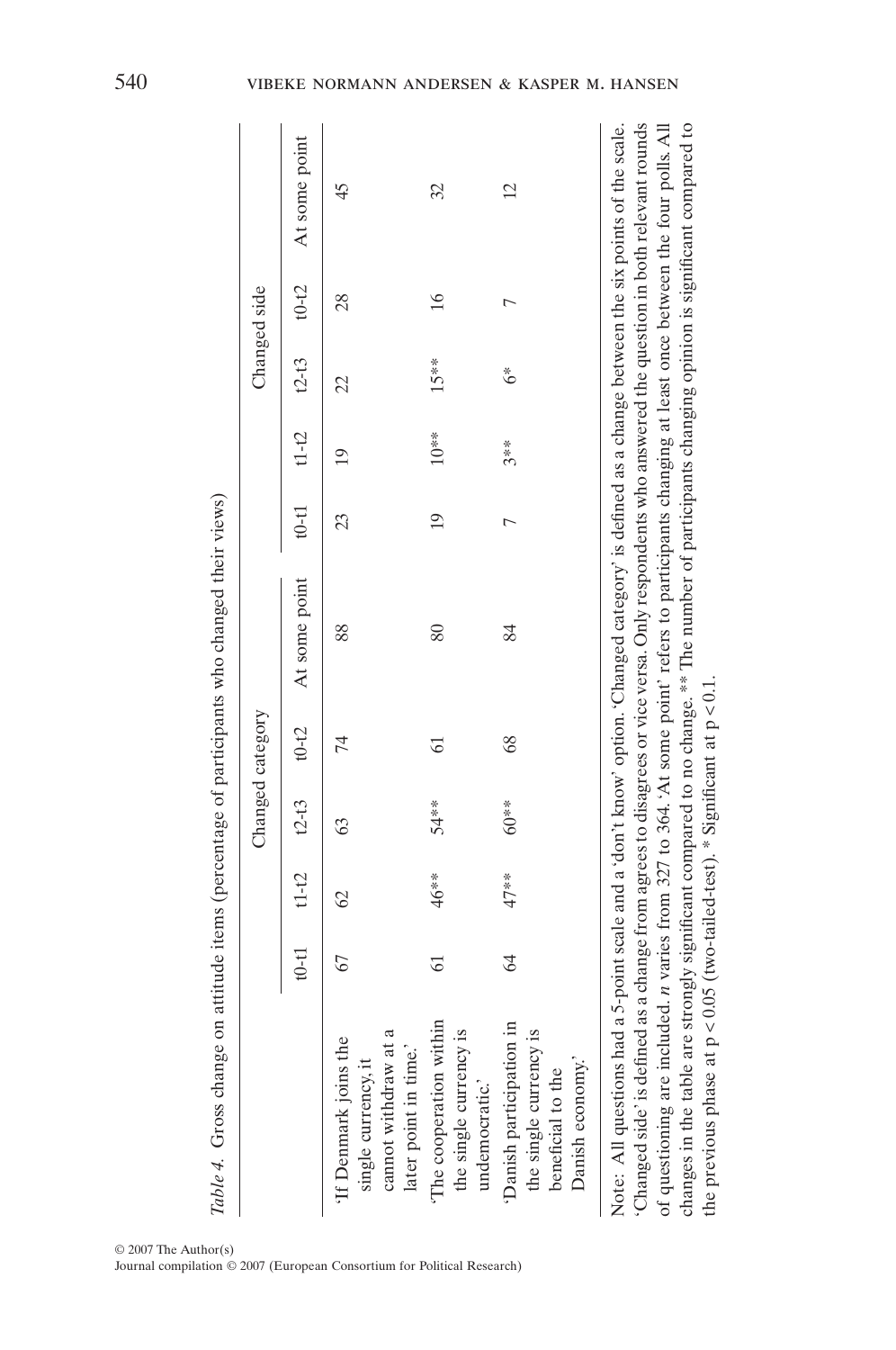|                                                                                                                              | Agree           | Neutral         | Disagree        | z   |
|------------------------------------------------------------------------------------------------------------------------------|-----------------|-----------------|-----------------|-----|
| Consensus                                                                                                                    |                 |                 |                 |     |
| g there was consensus in the group.'<br>From the beginnin                                                                    | 25              | ត               | 54              | 346 |
| Towards the end there was consensus in the group.'                                                                           | 27              | $\overline{c}$  | 52              | 344 |
| us in the group on the way to deliberate.'<br>There was consens                                                              | 82              | $\overline{10}$ | $\infty$        | 351 |
| gree on the questions to be asked in the plenary sessions.'<br>It was difficult to a                                         | 28              | 12              | $\odot$         | 353 |
| Discussions                                                                                                                  |                 |                 |                 |     |
| 'A few of the participants dominated the discussions.'                                                                       | 45              | 17              | 38              | 353 |
| 'There arose alliances between some of the participants.'                                                                    | $\overline{31}$ | 24              | 45              | 353 |
| 'The discussions were superficial.'                                                                                          | $\overline{10}$ | 10              | 80              | 354 |
| There was too little time to discuss.'                                                                                       | 68              | $\Box$          | 21              | 352 |
| 'All aspects of the euro-debate were covered in the group discussions.'                                                      | 64              | 17              | 19              | 355 |
| Argumentation                                                                                                                |                 |                 |                 |     |
| the group argued by referring to what would be best for themselves.'<br>The participants in                                  | 25              | 26              | $\overline{49}$ | 354 |
| the group argued their case by referring to justice and general principles.'<br>The participants in                          | 57              | 25              | 18              | 355 |
| The discussions were characterized by responsiveness towards each others' arguments.'                                        | 88              | っ               | S               | 353 |
| of those arguments opposing my own was created.'<br>'An understanding                                                        | 84              |                 | 5               | 352 |
| The participants in the group argued by warning against negative consequences of a "Yes" or "No"<br>to the single currency.' | 54              | 18              | 28              | 352 |
| The participants in the group argued by referring to what would be best and most fair for<br>all citizens.'                  | 70              | 18              | 12              | 354 |
| group were considered with equal respect.'<br>All positions in the                                                           | 85              | Ō               | $\circ$         | 354 |
| the other participants were useful in forming my own position.'<br>The arguments of                                          | 69              | 17              | $\overline{14}$ | 356 |

> © 2007 The Author(s) Journal compilation © 2007 (European Consortium for Political Research)

how deliberation makes better citizens 541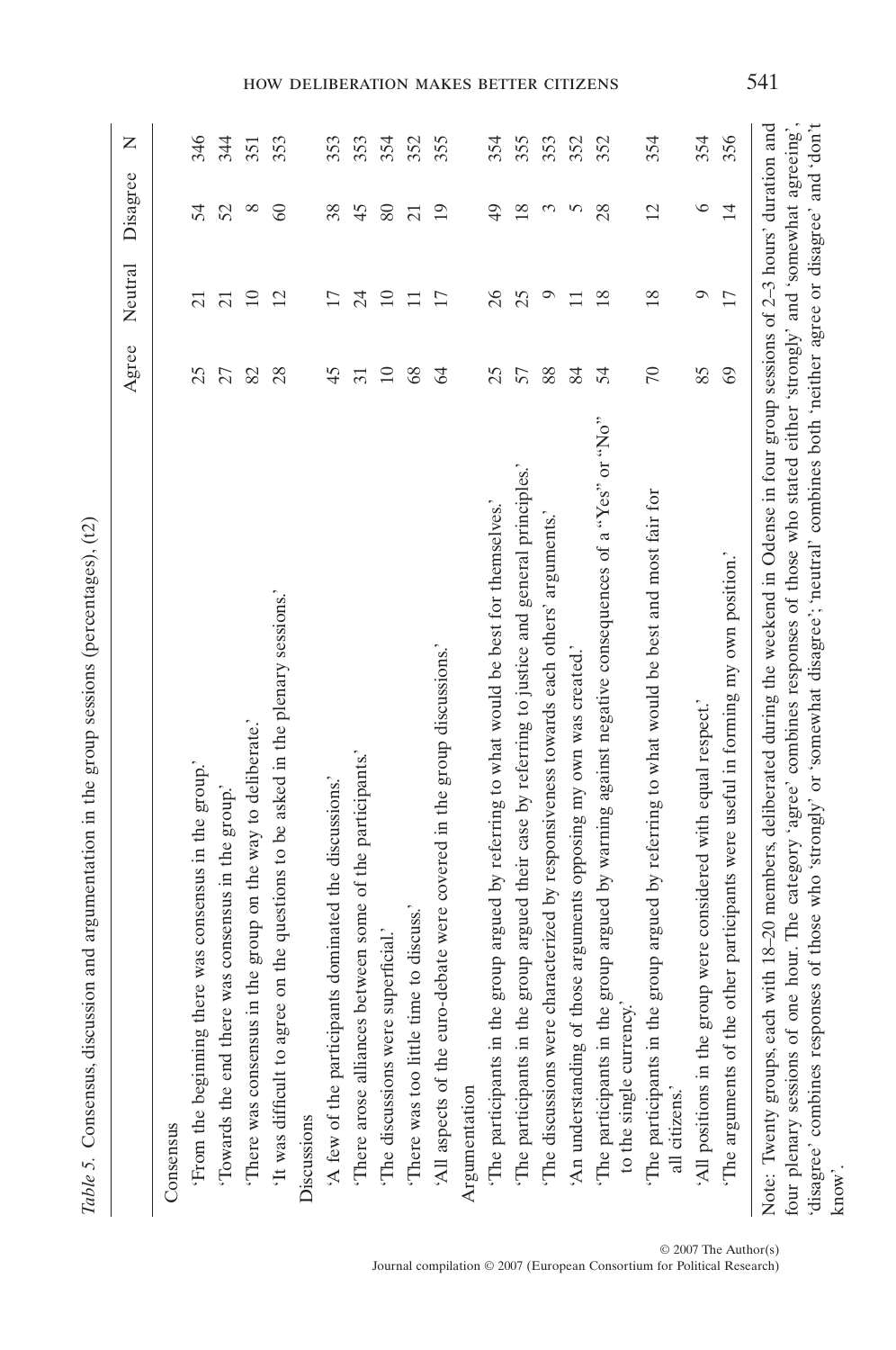participants indicated that a few of them dominated the discussions, thus questioning the quality of *free* procedure of the deliberation, while at the same time pointing to the fact that such features of politics are also part of a deliberative setting such as the Deliberative Poll. However, the overwhelming agreement on how to deliberate indicates a high degree of quality of procedure. A majority of the participants stated that all aspects of the euro debate were covered. Although combined with a low degree of consensus on substance, this broad coverage of aspects of the euro debate indicates a high degree of quality of substance in the deliberative process.

The second of the four factors adding to the quality of a deliberative process is related to the assumption that participants will be more reluctant to refer to arguments based on narrow self-interest. The use of self-interest was not eliminated from the Deliberative Poll on the euro. However, arguments referring to self-interest were not dominant in the process; rather, the participants appealed to more general principles in their argumentation assessing the consequences for all Danish citizens and not just the consequences for their own situation. One might object that in order to promote one's own interest, the individual participant would refer to arguments based on the common good in a strategic way. On the other hand, the setting of the Deliberative Poll enhances the possibility to reveal and prevent the strategic use of argumentation. This aspect can in itself be seen as an improvement in the quality of deliberation. However, one should not overlook the restrictions put on the Deliberative Poll, such as scarce time resources, dominant participants and so on. In this way, the ideal deliberative process resembles the real world deliberation. As in any other political setting, the Deliberative Poll is also confronted by certain obstacles to achieving an 'ideal deliberation'.

By evaluating the argumentation made by the participants in the small groups during the weekend, a picture of mutual understanding emerges – this is the third factor affecting the quality of deliberation. To a large extent, the participants were sympathetic towards the arguments of other participants and an understanding of the arguments of others took place even though these arguments differed from the participants' own viewpoints.4 Participants did not agree on issues relating to the single currency either before (t1) or after (t2) the deliberative weekend. However, the vast majority of the participants claimed that there was agreement on how to deliberate in the small groups. Participants had only to agree on what questions they wished to ask the politicians and experts at the plenary sessions. One-third of the participants found it difficult to agree on the questions. The only requirement participants in a deliberative process have to fulfill – agreeing to disagree – seems to have been fulfilled at the Deliberative Poll on the euro.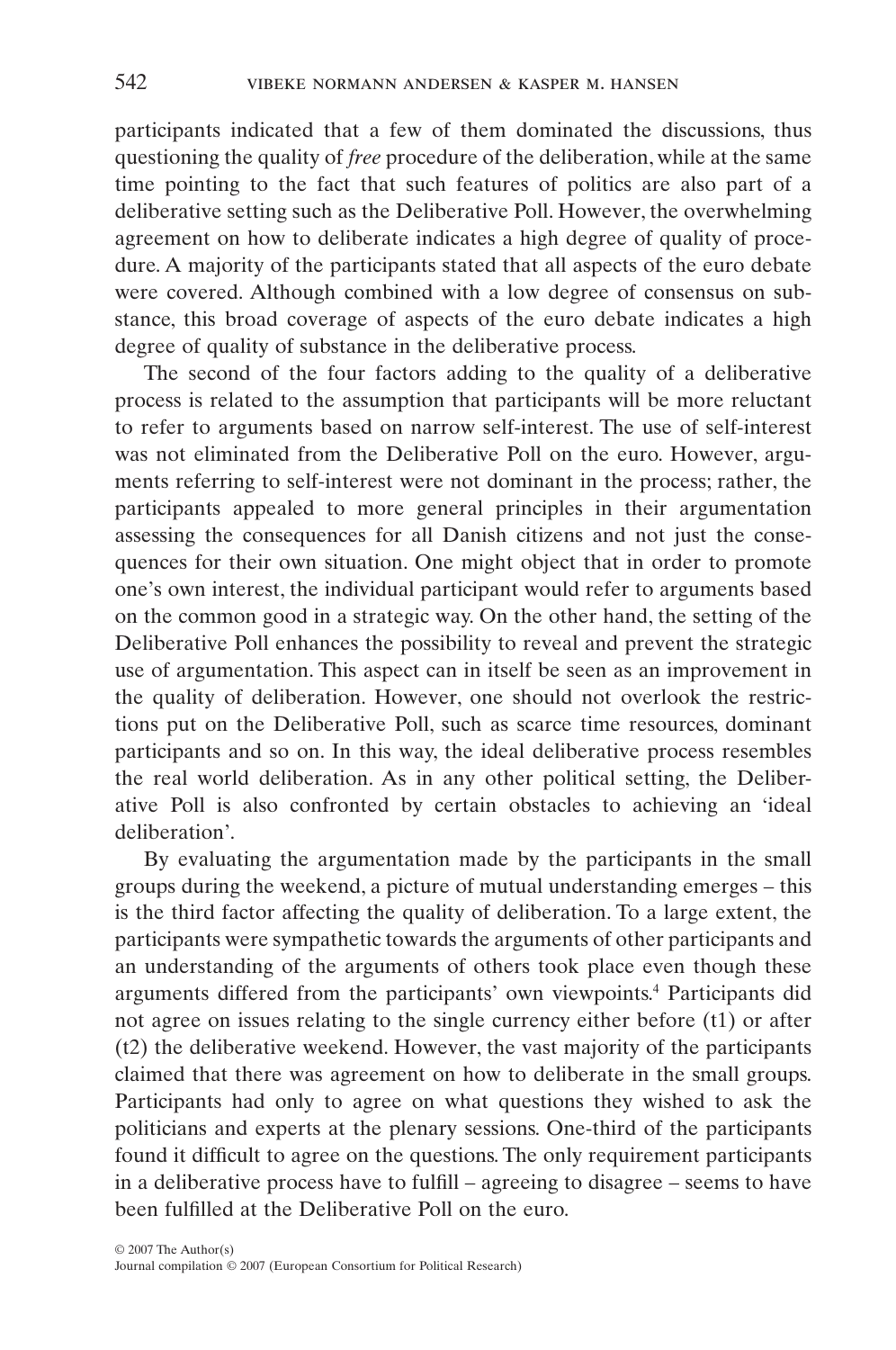When citizens engage in mutual exchange or deliberation, openness towards the arguments of others is considered an important factor. In this statement of openness, political tolerance based on mutual acceptance of differing arguments is embodied. Two statements were presented to the participants in order to assess whether the process of the Deliberative Poll on the euro would increase the level of political tolerance (Table 6). Fewer participants agreed that lack of knowledge is the reason why other citizens had political viewpoints that differed from their own by the end of the Deliberative Poll (t2). This change indicates that the participants had become more tolerant in the course of the process. This development is supported by the fact that the control groups were less tolerant according to the first statement on tolerance than the participants by the end of the Deliberative Poll. According to the second statement, the participants became less tolerant of others' viewpoints during the deliberative process. It was more common for participants in the recruitment stage (t0) to strongly agree that other citizens had good arguments for supporting political viewpoints that differed from their own than at the end of the Deliberative Poll (t2). The trends in participants' opinions can be attributed to the effect of the process of the Deliberative Poll as the control groups showed no development in their political views.

One explanation of this ambiguous development in tolerance is that by the end of the deliberative weekend, the participants may have become more confident about their own line of argumentation. Participants gained increased knowledge and experience in deliberating on a complex issue such as the euro, thus reflecting a stronger belief in their own argumentation rather than a lack of tolerance for others' arguments. When polled about their level of political tolerance three months after the deliberative weekend, participants changed back towards their initial position. Combining the items on tolerance with the items of Table 5, in which the vast majority of the participants claim that responsiveness towards and understanding of opposing arguments prevailed, it seems reasonable to conclude that a mutual understanding was obtained as a result of the Deliberative Poll.

Increasing mutual understanding among the participants at the Deliberative Poll is part of an educative effect, and this educational aspect is the fourth and final factor that can enhance the quality of deliberation. By engaging in the deliberative process, the participants become more knowledgeable not only about the deliberative process, but also in relation to the single currency. In itself, this increase in knowledge adds to the quality of deliberation. Measuring the level of knowledge among the participants assesses the educational effect. An increase in the level of knowledge on the single currency among the participants is identified in Table 7.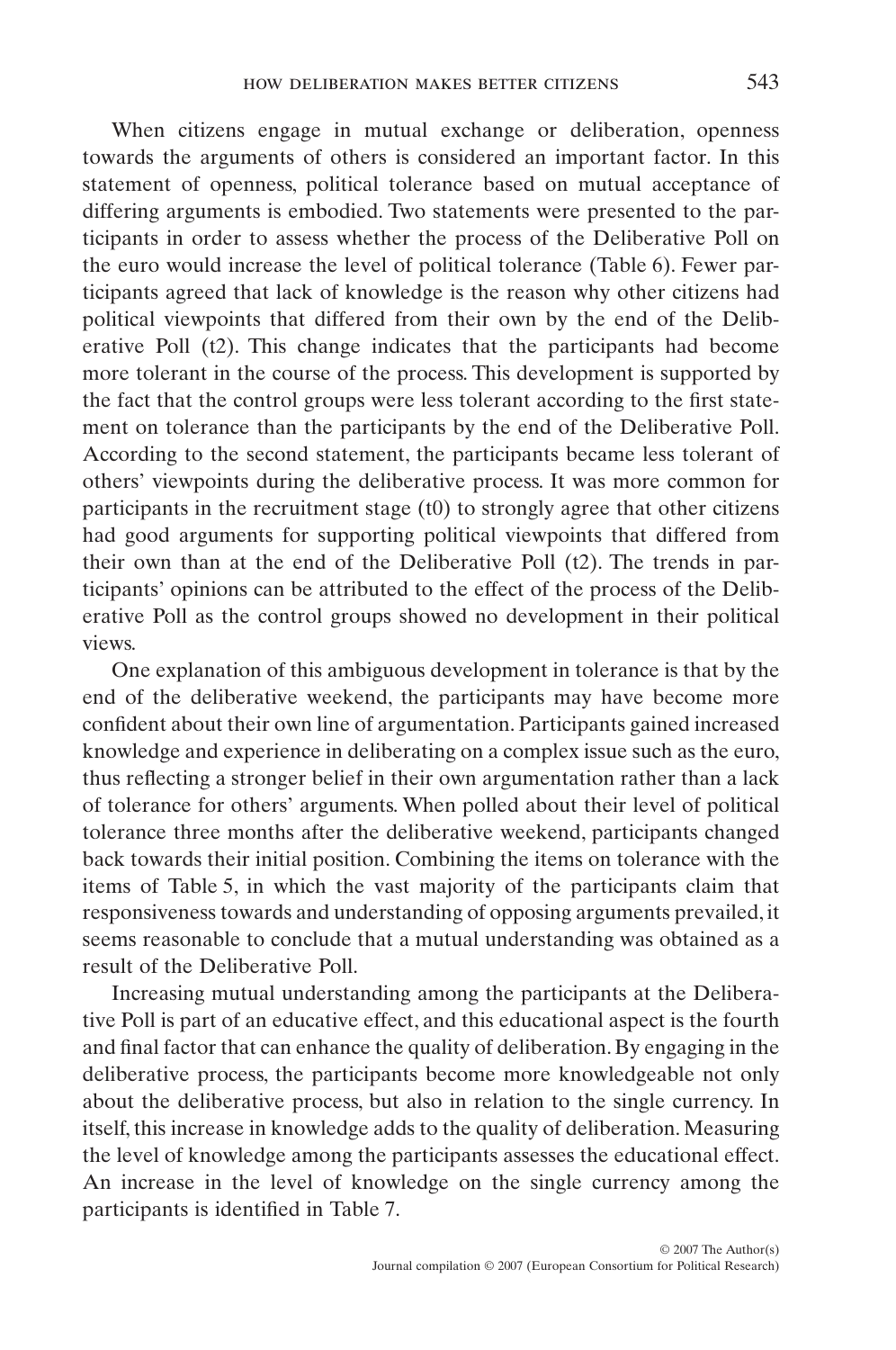|                                                                                                                                                                                                                                                                                                                                                                                                         | Strongly<br>agree | agree          | Somewhat Neither agree,<br>nor disagree | Somewhat Strongly<br>disagree | disagree | Undecided | Mean            |
|---------------------------------------------------------------------------------------------------------------------------------------------------------------------------------------------------------------------------------------------------------------------------------------------------------------------------------------------------------------------------------------------------------|-------------------|----------------|-----------------------------------------|-------------------------------|----------|-----------|-----------------|
| Lack of knowledge is the reason why other citizens have political viewpoints that differ from your own.'                                                                                                                                                                                                                                                                                                |                   |                |                                         |                               |          |           |                 |
| interview<br>$t0$ – Recruitment                                                                                                                                                                                                                                                                                                                                                                         | 28                | $\frac{8}{18}$ |                                         |                               | 34       |           | $\overline{49}$ |
| t1 - At the beginning of the Deliberative Poll                                                                                                                                                                                                                                                                                                                                                          |                   | ∞              | ∞                                       |                               |          |           | 40**            |
| $t2 - At$ the end of the Deliberative Poll                                                                                                                                                                                                                                                                                                                                                              |                   | $\overline{6}$ |                                         |                               | 38       |           | $36**$          |
| t3 - Three months after the Deliberative Poll                                                                                                                                                                                                                                                                                                                                                           |                   | $\overline{6}$ |                                         |                               | 42       |           | 38              |
| t0 - Control group at recruitment                                                                                                                                                                                                                                                                                                                                                                       |                   | $\mathbf{S}$   |                                         |                               | 34       |           |                 |
| $t2$ – Control group during the DP                                                                                                                                                                                                                                                                                                                                                                      |                   |                |                                         |                               | 35       |           | $\overline{50}$ |
| 'Other citizens have good arguments for supporting political viewpoints that differ from yours.'                                                                                                                                                                                                                                                                                                        |                   |                |                                         |                               |          |           |                 |
| interview<br>$t0 - Recruiment$                                                                                                                                                                                                                                                                                                                                                                          | 67                |                |                                         |                               |          |           | 85              |
| t1 - At the beginning of the Deliberative Poll                                                                                                                                                                                                                                                                                                                                                          | 45                | 26             | $\vec{4}$                               |                               |          |           | 75**            |
| $t2 - At$ the end of the Deliberative Poll                                                                                                                                                                                                                                                                                                                                                              |                   |                |                                         |                               |          |           | 78              |
| t3 - Three months after the Deliberative Poll                                                                                                                                                                                                                                                                                                                                                           | $\overline{6}$    | 23             |                                         |                               |          |           | 86**            |
| t0 - Control group at recruitment                                                                                                                                                                                                                                                                                                                                                                       | 66                | ŗ              |                                         |                               |          |           | 85              |
| $t2 -$ Control group during the DP                                                                                                                                                                                                                                                                                                                                                                      | $\frac{8}{3}$     |                |                                         |                               |          |           | 85              |
| neither agree, nor disagree and undecided = 50, somewhat disagree = 25 and strongly disagree = 0. * The difference from the previous round of<br>Note: $n = 353-364$ . <i>n</i> for the control groups are 1,664 and 982. The mean is calculated on a scale where strongly agree = 100, somewhat agree = 75,<br>questions is significant at $p < 0.1$ . ** Significant at $p < 0.05$ (two-tailed test). |                   |                |                                         |                               |          |           |                 |

© 2007 The Author(s) Journal compilation © 2007 (European Consortium for Political Research)

*Table 6.* Political tolerance (percentages)

Table 6. Political tolerance (percentages)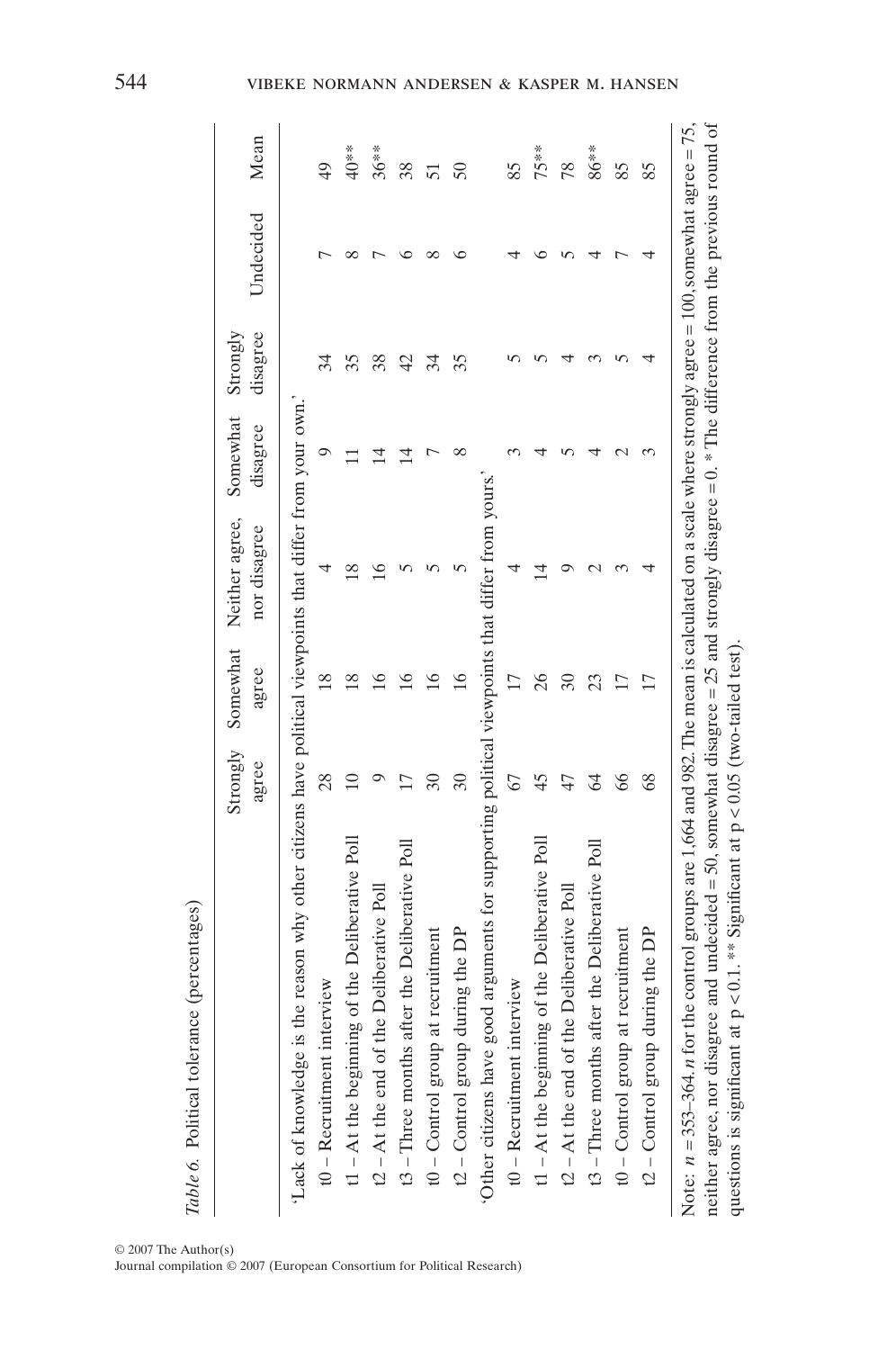| Ë<br>)<br>J<br>ç<br>į<br>$\overline{\phantom{a}}$                        |                                   |
|--------------------------------------------------------------------------|-----------------------------------|
| ていいり<br>$\mathbf{I}$<br>,<br>ì<br>ĭ<br>l                                 |                                   |
| out t<br>ś<br>i                                                          |                                   |
| j                                                                        |                                   |
| j<br>j                                                                   |                                   |
| j                                                                        |                                   |
| j                                                                        |                                   |
| a vario ctatamante and quadrone a<br>)<br>}                              |                                   |
| ï                                                                        |                                   |
| .<br>נ                                                                   |                                   |
|                                                                          |                                   |
| version contract control and contract<br>l<br>J<br>į<br>.<br>.<br>j<br>١ |                                   |
| ١                                                                        |                                   |
| j<br>i<br>i<br>:                                                         |                                   |
| ntana oi<br>)<br>$\frac{1}{2}$<br>J                                      |                                   |
|                                                                          | ì<br>d<br>ì<br>g<br>$\frac{1}{2}$ |
| ė<br>زالا<br>ℷ<br>l<br>wled                                              | å<br>ŗ<br>ren<br>j                |
|                                                                          | ċ                                 |
|                                                                          | i                                 |
|                                                                          |                                   |
|                                                                          |                                   |

|                                                                                                                                                                                                   | Recruitment<br>$\mathfrak{S}$ | Beginning<br>of $DP$<br>$\Box$ | of DP<br>End<br>$\mathcal{D}$ | after DP<br>months<br>Three<br>$\mathfrak{C}$ | recruitment<br>group at<br>Control<br>$\left( \text{10}\right)$ | Control<br>during<br>${\rm DP}\left( t2\right)$<br>dno.fa |
|---------------------------------------------------------------------------------------------------------------------------------------------------------------------------------------------------|-------------------------------|--------------------------------|-------------------------------|-----------------------------------------------|-----------------------------------------------------------------|-----------------------------------------------------------|
| 'As a member of the monetary union, Denmark<br>could be fined if the national fiscal deficit<br>is too large.' ('Yes')                                                                            | $\pm$                         | 71**                           | $80**$                        | 82                                            | 34                                                              | 36                                                        |
| Denmark can decide its own interest rates<br>if we join the monetary union.' ('No')                                                                                                               | 73                            | 78                             | 82**                          | 83                                            | 72                                                              | 74                                                        |
| Denmark can decide its own rates of taxation<br>if we join the single currency.' ('Yes')                                                                                                          | 2                             | 66                             | 83**                          | 75**                                          | 59                                                              | 65                                                        |
| September, the single currency will enter into<br>circulation starting in 2001, 2004, 2005 or<br>2007.' ('2004')<br>'If we vote "Yes" at the referendum on $28\,$                                 | 51                            | 83**                           | 89**                          | 88                                            | 48                                                              | 53                                                        |
| Danish National Bank will be closed down,<br>'If Denmark joins the single currency, the<br>continue to operate as now, or become<br>part of the European Central Bank.'<br>('become part of ECB') | 59                            | 55                             | 66**                          | 68                                            | 56                                                              | 54                                                        |
| 'Will the euro coins have a national side?' ('Yes')                                                                                                                                               | 53                            | 91**                           | 94**                          | 92                                            | 49                                                              | 76**                                                      |
| Is Denmark already involved in a monetary<br>union where the member states help each<br>of an unstable foreign<br>(>'Yes')<br>other in situations<br>exchange market?'                            | 83                            | 78*                            | $87**$                        | 88                                            | 73                                                              | 75                                                        |
| Note: n varies from 354-364. The control group at recruitment varies between 1,669-1,672. The control group during the Deliberative Poll has                                                      |                               |                                |                               |                                               |                                                                 |                                                           |

an  $n = 984$ . The control groups are weighted according to the Danish electorate. Correct answers in parenthesis. \* The difference from the previous round of questions is significant at p < 0.1. \*\* Significant at p < 0.05 (two-tailed test). The two control groups are two independent an *n* = 984. The control groups are weighted according to the Danish electorate. Correct answers in parenthesis. \* The difference from the previous round of questions is significant at p < 0.1. \*\* Significant at p < 0.05 (two-tailed test). The two control groups are two independent samples of the Danish population. samples of the Danish population.

## how deliberation makes better citizens 545

© 2007 The Author(s)

Journal compilation © 2007 (European Consortium for Political Research)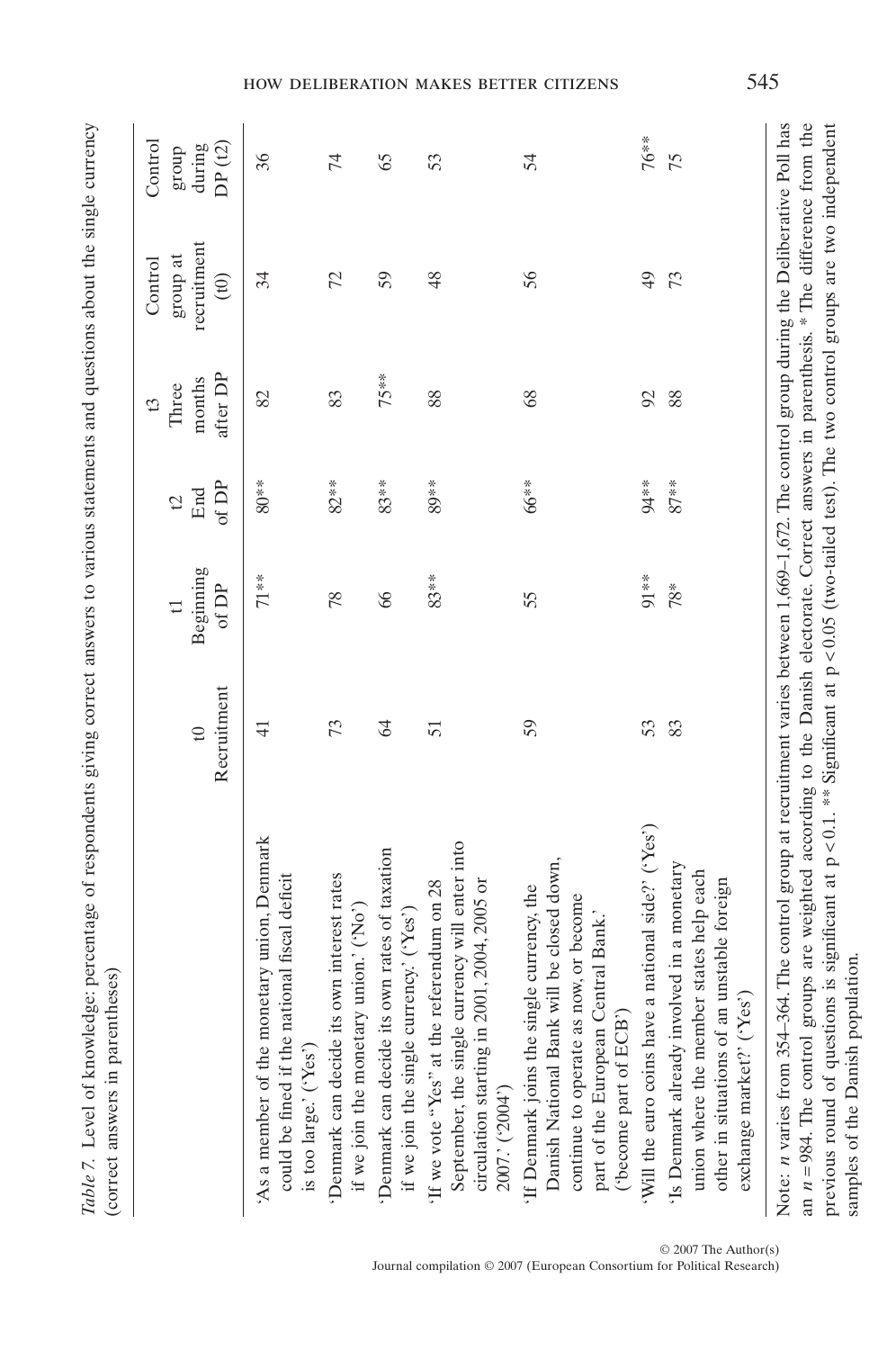The increase in knowledge is due both to the information materials the participants received prior to the deliberative weekend and to the deliberative weekend itself. Several participants also indicated an increased awareness of the public debate prior to the deliberative weekend due to the fact that they were invited to the Deliberative Poll. In this way, they became more aware of the topic (Andersen & Hansen 2002; Hansen 2004). The level of knowledge remained high after the Deliberative Poll (t3). In this sense, the Deliberative Poll indeed had an educative effect on the participants. An analysis of the control groups suggests a smaller increase in the level of knowledge. Such a small increase can probably be ascribed to the simultaneously ongoing referendum campaign.

The overall conclusion is that the quality of the deliberative process during the Deliberative Poll on the euro was relatively high. The deliberation was structured in a way that allowed for the development of reasoned preferences, an increase in mutual understanding among the participants and an increase in their knowledge about the single currency. However, the use of arguments based on narrow self-interest, the presence of some dominating participants and limited time resources were also part of the deliberative process. Rather than suppressing the existence of self-interest and dominant participants, the deliberative process should be designed such that these features become public and visible. Only by bringing these elements of politics into the open can they be adequately considered.

#### *Efficiency and effectiveness*

As a Deliberative Poll is merely consultative, its efficiency and effectiveness differ from other political processes aimed at making actual decisions. A Deliberative Poll should be assessed through the lens of participants' capabilities. The capabilities of the participants consist of knowledge, empathy and their sense of efficiency in relation to their own political qualifications and influence on political institutions. The effectiveness and outcome of a deliberative process depends on the possibility of creating an increased understanding for collective decisions.As shown in Table 5, 84 per cent of the participants at the Deliberative Poll on the euro agreed that they had achieved an understanding of those arguments opposed to their own. In addition, the increase in the level of knowledge can also be seen as an indicator of the possibility of creating an increased understanding for collective decisions.The assumption is that an understanding of the opposing arguments combined with a high level of knowledge will increase the understanding of a collective decision – even though consensus on the decision is not achieved. The effectiveness of a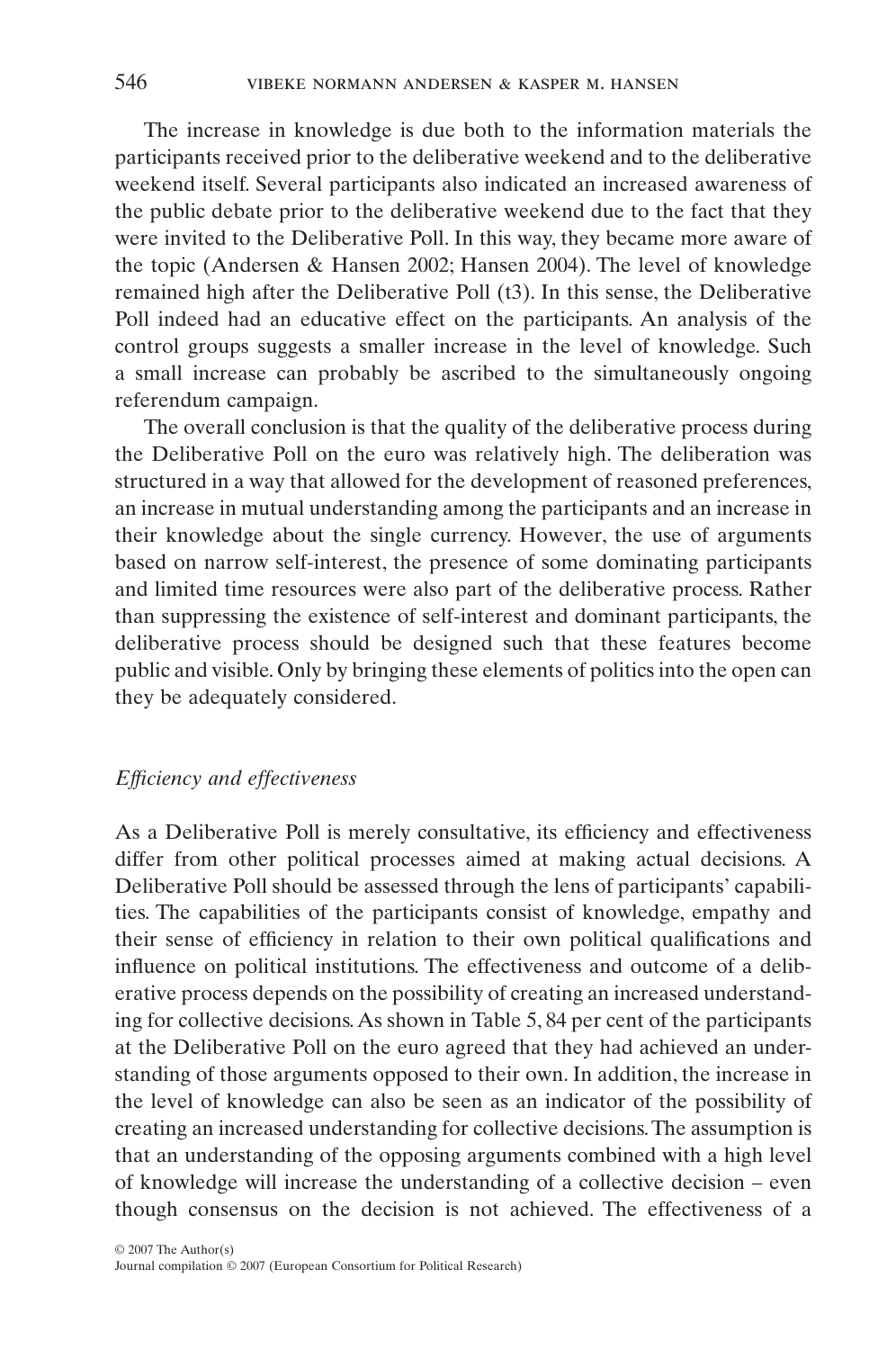Deliberative Poll can thus also be linked to participants' subjective feelings of political efficiency (see Table 8).

In general, the participants were self-confident about their own political potential, but were less optimistic about their influence on government and much less about the EU. The participants became more self-confident in relation to debating the euro through the deliberative process. They felt more qualified with regard to the specific topic of the Deliberative Poll (the euro), but became somewhat less confident that their own viewpoints were worth considering. Nevertheless, self-confidence was very high among the participants throughout the deliberative process. With regard to influence, a minor significant increase in relation to government and parliament was reported, but no change regarding their feeling of whether they could influence decisions made by the EU. The Deliberative Poll can be considered an arena of political participation, but the participants did not consider it part of the institutions associated with representative democracy. Hence, they did not have a sense that their participation would make a difference in relation to decision making in these institutions.<sup>5</sup> This was so even though the participants could be said to have had an influence on EU decisions through the Danish referendum. Even when the result of the Danish referendum (a 'No' to the euro) was known in t3, the participants indicated that they had little influence on EU decisions.

#### *Publicity and accountability*

A common criticism of institutional arrangements such as the Deliberative Poll is that though the opportunity to participate in a Deliberative Poll is the same for all citizens, only relatively few citizens actually participate in the events (Smith 2000: 32).Two questions can be raised in this respect. One is how to ensure publicity about the deliberative process; the other is the question of holding the participants of a Deliberative Poll accountable. Public awareness and discussions of an event like the Deliberative Poll among the wider population are important elements in establishing democratic legitimacy due to the limited number of citizens participating. For this reason, a Deliberative Poll must be part of ongoing public deliberations and opinion formation (Smith 2000: 33).

Publicity and transparency were important elements in the Deliberative Poll on the euro. Transparency was accomplished in several ways. The information material on the euro was distributed to all political parties and movements for comment in order to provide balanced information to the participants. The information material was then made public on a website and sent to all Danish public libraries. Furthermore, during the Deliberative Poll, all panels were balanced, representing 'yes' and 'no' arguments in equal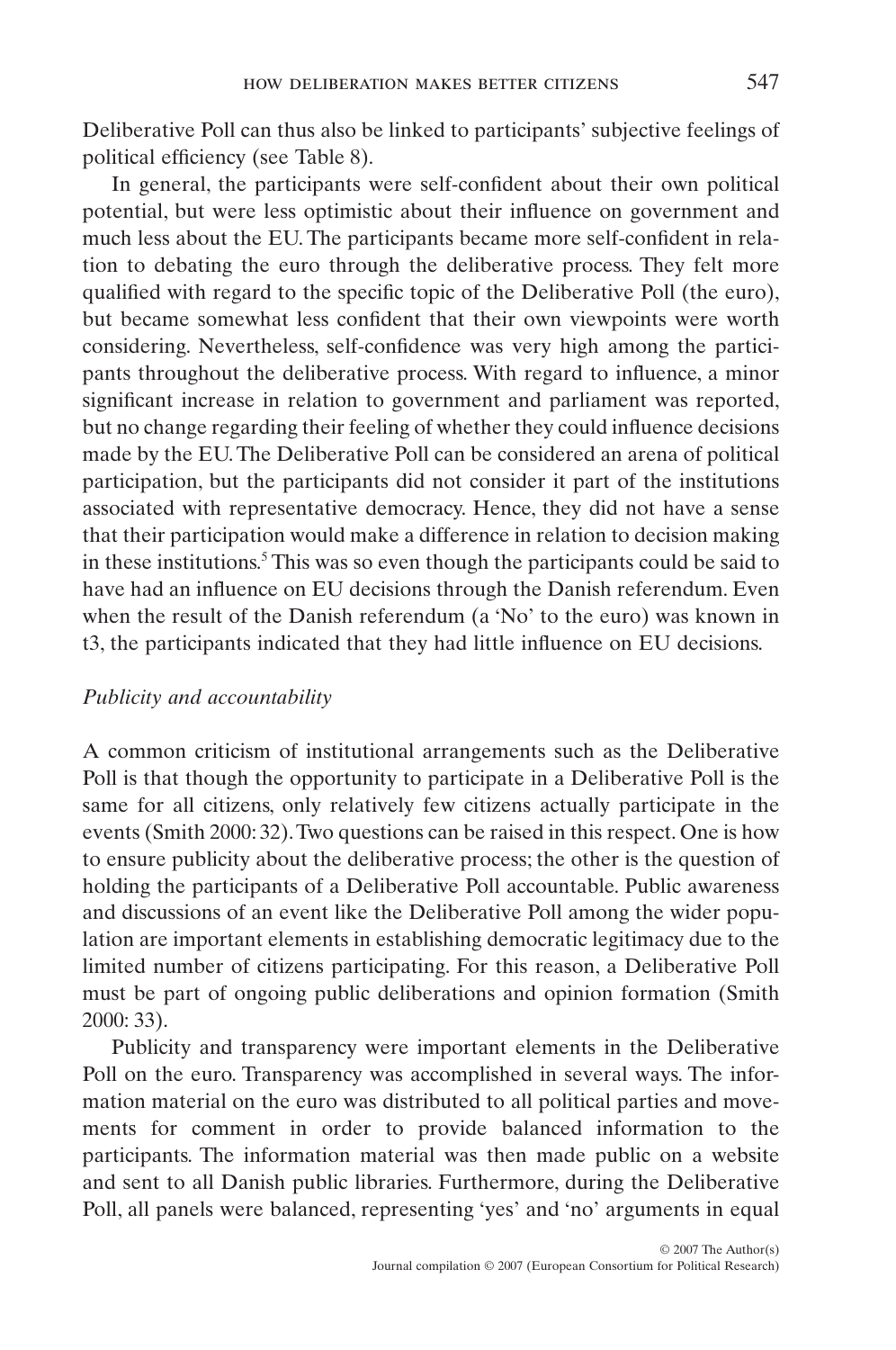|                                                                                       | agree | agree           | Strongly Somewhat Neither agree,<br>nor disagree | Somewhat Strongly<br>disagree | disagree        | Undecided | Mean           |
|---------------------------------------------------------------------------------------|-------|-----------------|--------------------------------------------------|-------------------------------|-----------------|-----------|----------------|
| Citizens like yourself are qualified to participate in a debate on the euro.'         |       |                 |                                                  |                               |                 |           |                |
| $t0$ – Recruitment interview                                                          | 56    |                 |                                                  |                               |                 |           | 73             |
| t1 - At the beginning of the Deliberative Poll                                        | 56    |                 |                                                  |                               |                 |           | 82**           |
| $t2 - At$ the end of the Deliberative Poll                                            | 66    |                 |                                                  |                               |                 |           | 87**           |
| t3 - Three months after the Deliberative Poll                                         | 73    |                 |                                                  |                               |                 |           | 87             |
| t0 - Control group at recruitment                                                     |       | $\overline{16}$ |                                                  |                               | $15 \,$         |           | 69             |
| $t2 -$ Control group during the DP                                                    | 54    |                 |                                                  |                               | $\overline{14}$ |           |                |
| Citizens like you have political viewpoints that are worth taking into consideration. |       |                 |                                                  |                               |                 |           |                |
| $t0$ – Recruitment interview                                                          | 79    | 13              |                                                  |                               |                 |           | $\overline{6}$ |
| t1 - At the beginning of the Deliberative Poll                                        | 61    | 24              |                                                  |                               |                 |           | 86**           |
| $t2 - At$ the end of the Deliberative Poll                                            | 63    |                 |                                                  |                               |                 |           | 87*            |
| t3 - Three months after the Deliberative Poll                                         | 77    |                 |                                                  |                               |                 |           | 92**           |
| t0 - Control group at recruitment                                                     | 75    |                 |                                                  |                               |                 |           | 87             |
| $t2 -$ Control group during the DP                                                    | 76    |                 |                                                  |                               |                 |           | 88             |

© 2007 The Author(s) Journal compilation © 2007 (European Consortium for Political Research)

*Table 8.* Efficiency in politics (percentages)

Table 8. Efficiency in politics (percentages)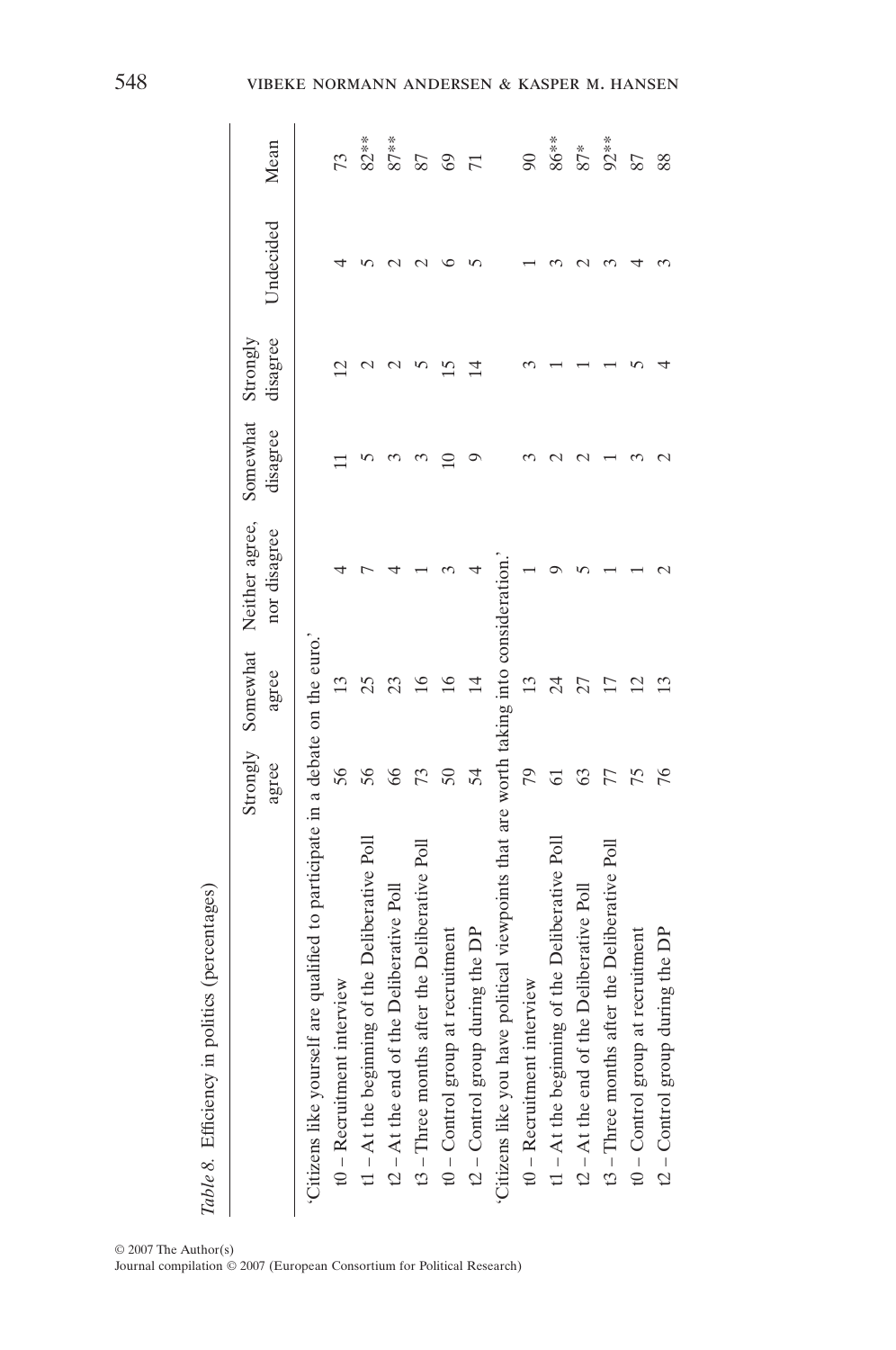| Citizens like you have no say on decisions made by the government and parliament.                                                                                                                                                                                                                                                                                                                                                                                                                                                                                                                                                                                                      |                 |                 |                 |                 |                 |
|----------------------------------------------------------------------------------------------------------------------------------------------------------------------------------------------------------------------------------------------------------------------------------------------------------------------------------------------------------------------------------------------------------------------------------------------------------------------------------------------------------------------------------------------------------------------------------------------------------------------------------------------------------------------------------------|-----------------|-----------------|-----------------|-----------------|-----------------|
| interview<br>$t0 - Recruiment$                                                                                                                                                                                                                                                                                                                                                                                                                                                                                                                                                                                                                                                         | 23              |                 | $\overline{16}$ | $\overline{40}$ | $\overline{42}$ |
| t1 - At the beginning of the Deliberative Poll                                                                                                                                                                                                                                                                                                                                                                                                                                                                                                                                                                                                                                         | 15              | 25              | 23              | 26              | 45*             |
| $t2 - At$ the end of the Deliberative Poll                                                                                                                                                                                                                                                                                                                                                                                                                                                                                                                                                                                                                                             |                 |                 | 26              | 30              | 41**            |
| t3 - Three months after the Deliberative Poll                                                                                                                                                                                                                                                                                                                                                                                                                                                                                                                                                                                                                                          | 13              | $\frac{8}{1}$   | 32              | 34              | $36***$         |
| t0 - Control group at recruitment                                                                                                                                                                                                                                                                                                                                                                                                                                                                                                                                                                                                                                                      | 26              | $\overline{16}$ | $\frac{6}{2}$   | 36              | 45              |
| $t2 -$ Control group during the DP                                                                                                                                                                                                                                                                                                                                                                                                                                                                                                                                                                                                                                                     |                 |                 | $\overline{17}$ |                 | 41**            |
| 'Citizens like you have no say on decisions made by the EU.'                                                                                                                                                                                                                                                                                                                                                                                                                                                                                                                                                                                                                           |                 |                 |                 |                 |                 |
| interview<br>$t0 - Recruiment$                                                                                                                                                                                                                                                                                                                                                                                                                                                                                                                                                                                                                                                         | $\overline{41}$ |                 | 4               | 22              | $\overline{60}$ |
| t1 - At the beginning of the Deliberative Poll                                                                                                                                                                                                                                                                                                                                                                                                                                                                                                                                                                                                                                         | 32              | 26              |                 | 13              |                 |
| $t2 - At$ the end of the Deliberative Poll                                                                                                                                                                                                                                                                                                                                                                                                                                                                                                                                                                                                                                             | 32              | $\overline{24}$ | $\frac{8}{10}$  | 51              | 8               |
| t3 - Three months after the Deliberative Poll                                                                                                                                                                                                                                                                                                                                                                                                                                                                                                                                                                                                                                          | 34              | 23              | 23              | $\overline{16}$ | 59              |
| t0 - Control group at recruitment                                                                                                                                                                                                                                                                                                                                                                                                                                                                                                                                                                                                                                                      | 45              | 15              | $\vec{a}$       | $\overline{0}$  | $\overline{6}$  |
| $t2$ – Control group during the DP                                                                                                                                                                                                                                                                                                                                                                                                                                                                                                                                                                                                                                                     | $\frac{4}{4}$   |                 | 15              |                 |                 |
| know' = 50, 'somewhat disagree' = 25 and 'strongly disagree' = 0. * The difference from the previous round of questions is significant at $p < 0.1$ .<br>** Significant at p < 0.05 (two-tailed test). The two control groups are two independent samples of the population. The control group at<br>recruitment has an <i>n</i> of 1,666-1,675. The variation in <i>n</i> is due to missing data. The control group during the DP has an <i>n</i> of 982. Both control<br>Note: $n = 354-364$ . Mean is calculated on a scale where 'strongly agree' = 100, 'somewhat agree' = 75, 'neither agree nor disagree' and 'don't<br>groups are weighted according to the Danish electorate. |                 |                 |                 |                 |                 |
|                                                                                                                                                                                                                                                                                                                                                                                                                                                                                                                                                                                                                                                                                        |                 |                 |                 |                 |                 |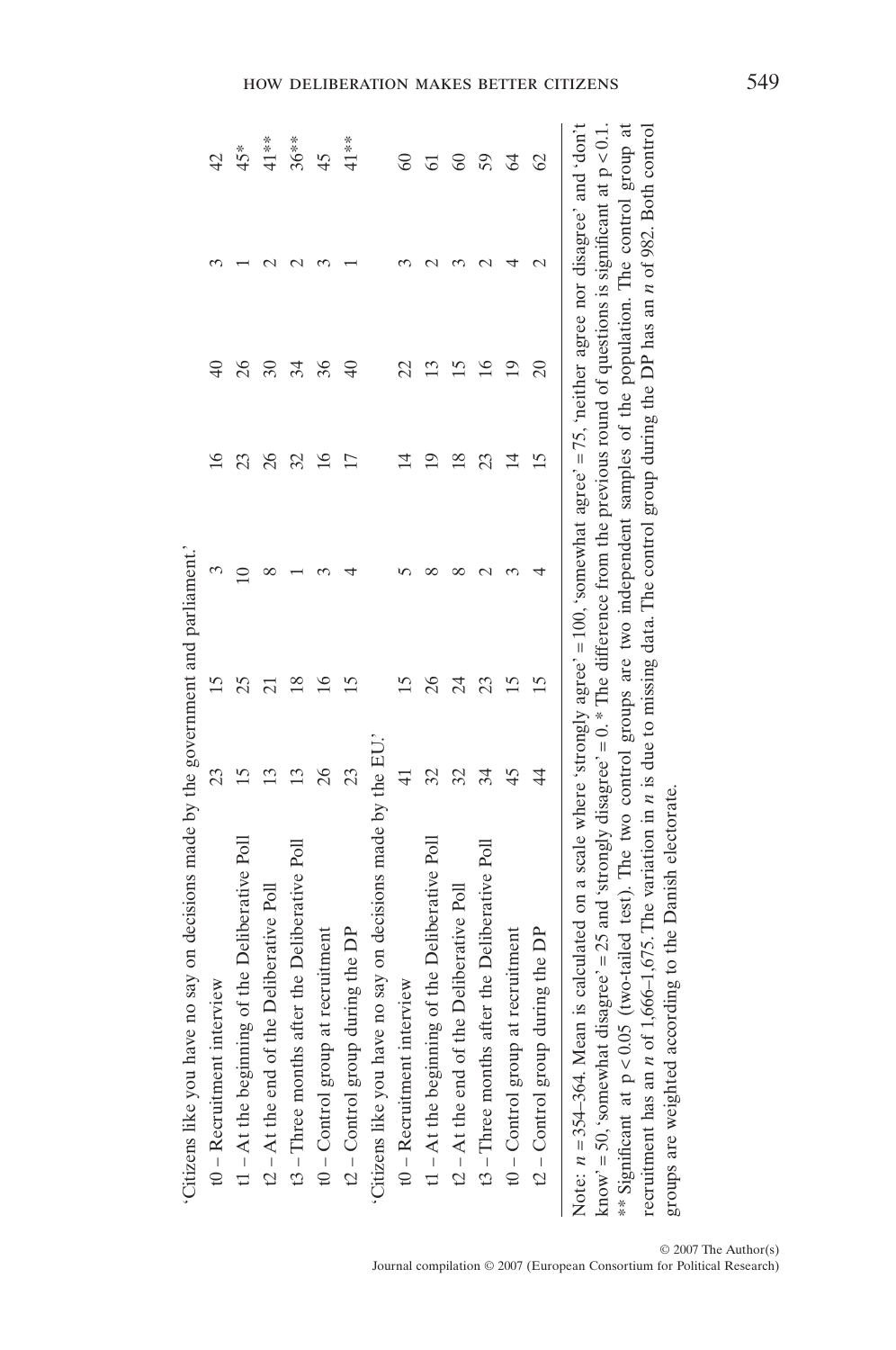proportion. Radio, national television and major national newspapers covered the Deliberative Poll. National television broadcast more than four hours of the weekend. Of a total population of 5 million, 443,000 Danes watched at least 15 minutes of the Deliberative Poll. The national radio broadcast more than four hours during the weeks before and during the deliberative weekend. A total of 91 articles were printed in 41 different newspapers and magazines.This minimized the risk of arguments being suppressed; threats of manipulation were subject to an open evaluation and elements of the deliberative process were communicated to the rest of the population.

To ensure legitimacy of deliberation, the question of accountability is important. First, the participants' relations to the politicians and to their fellow citizens are of concern.The majority of the participants at the Deliberative Poll did not believe that the results of a Deliberative Poll should be binding for political decisions – even when its results oppose the majority among the politicians (see Table 9).The results of the Deliberative Poll, moreover, should be only one among many different sources of information available to the politicians. In this way, the participants were in accordance with the view that decisions made at a Deliberative Poll cannot be binding for non-participants. Hence, the participants need not be held responsible to the public at large. Still, the participants in the Deliberative Poll had a sense of accountability that goes far beyond the actual arena of the Deliberative Poll; three-quarters of the participants agreed that they could speak for citizens who did not get the opportunity to participate. This viewpoint relates to a moral concept of accountability or self-imposed accountability.

Accountability within a deliberative process is also related to whether the participants can be considered accountable in relation to the argumentation they put forward. This form of deliberative accountability is based on what participants consider to be mutually acceptable by others, meaning that one must be responsive to others and their arguments. Every participant is accountable to objections raised by others and answerable to demands to recognize their concerns (Bohman 1999: 185). In this way, the participants are forced to think of what would count as good reasons for all others involved (Benhabib 1996: 71–72) – that is, to appeal to reasons that can be shared by fellow citizens in the specific context of deliberation. Table 5 shows that the participants reveal a high degree of deliberative accountability during the deliberation. Nevertheless,the Deliberative Poll lacks the kind of formal accountability essential to any representative democracy. Representative democracy holds elected officials accountable for their decisions through formal electoral procedures.The lack of formal accountability (Pitkin 1967) is the reason why a Deliberative Poll ought not to be binding for non-participating citizens. Accordingly, a representative sample of citizens taking part in the Deliberative Poll cannot be a substitute for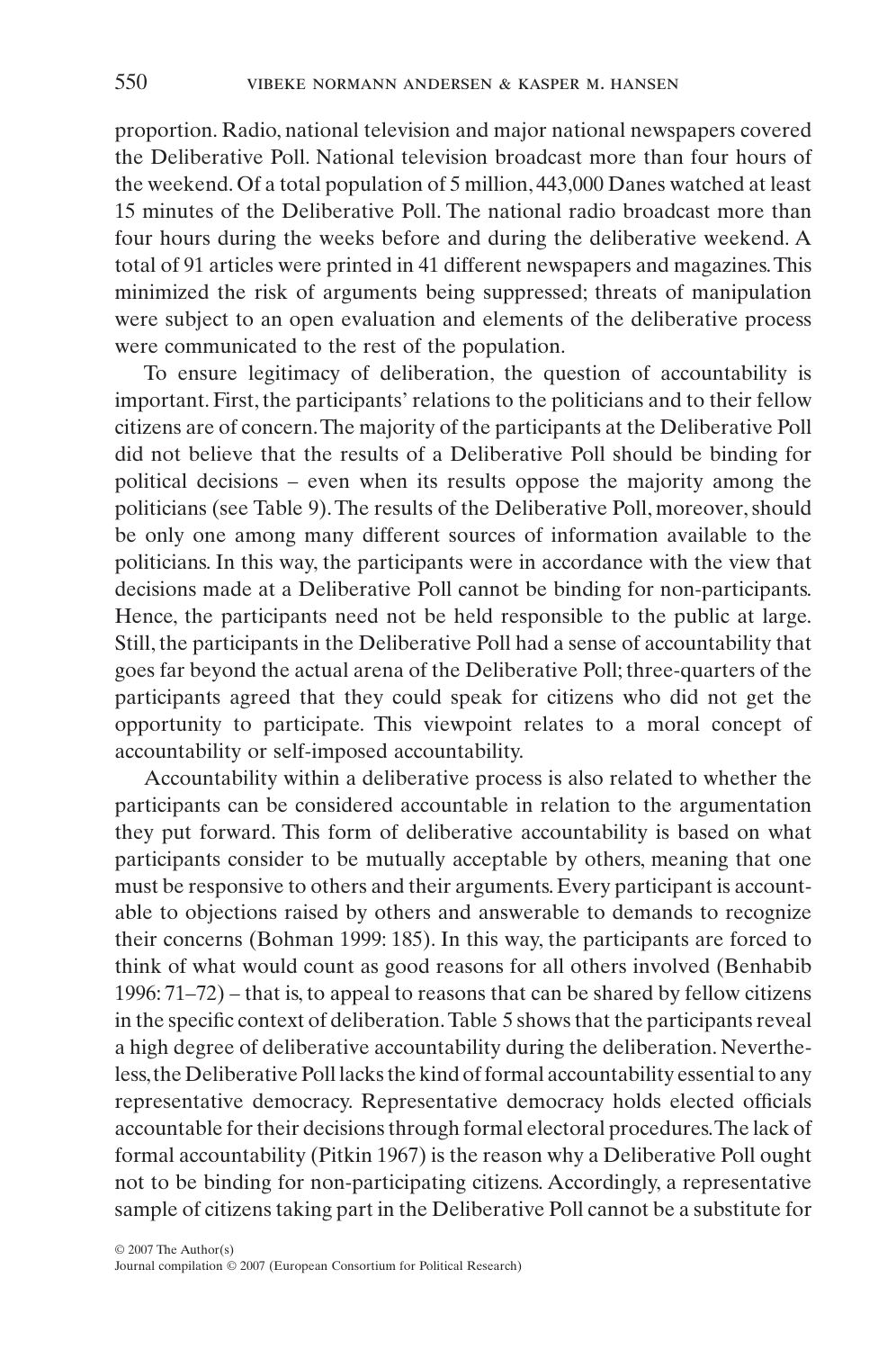| I<br>ļ<br>ì<br>i<br>l<br>I<br>¢<br>ļ<br>$\ddot{\phantom{a}}$<br>İ |
|-------------------------------------------------------------------|
| j<br>ı<br>í<br>þ<br>ļ<br>ĺ                                        |
| $\overline{\phantom{a}}$<br>l<br>٠                                |
| ı                                                                 |
| i                                                                 |
|                                                                   |

|                                                                                                                                                                                                                          | agree           | agree           | Strongly Somewhat Neither agree,<br>nor disagree | Somewhat Strongly<br>disagree | disagree | Undecided | Mean |
|--------------------------------------------------------------------------------------------------------------------------------------------------------------------------------------------------------------------------|-----------------|-----------------|--------------------------------------------------|-------------------------------|----------|-----------|------|
| ought to be binding for political decisions,<br>also when it is against a majority among<br>The results from the Deliberative Poll<br>the politicians.'                                                                  |                 | $\overline{2}$  |                                                  | $\mathfrak{c}_1$              |          |           | 31   |
| should be only one source of information<br>among many available to the politicians.'<br>The results from the Deliberative Poll                                                                                          | 57              | $\overline{24}$ |                                                  |                               |          |           | 80   |
| Deliberative Polls should not to be used.'                                                                                                                                                                               |                 |                 |                                                  | ∝                             | 82       |           | ∞    |
| 'As a participant in the Deliberative Poll,<br>you also speak for citizens who did not<br>get the opportunity to participate.'                                                                                           | 43              | 34              |                                                  |                               |          |           | 75   |
| 'As a participant in the Deliberative Poll<br>you only speak for yourself.'                                                                                                                                              | $\overline{16}$ | 13              |                                                  | $\frac{0}{1}$                 |          |           | 35   |
| Note: $n = 348-352$ . The mean is calculated on a scale where 'strongly agree' = 100, 'somewhat agree' = 75, 'neither agree nor disagree' and<br>"undecided" = 50, 'somewhat disagree' = 25 and 'strongly disagree' = 0. |                 |                 |                                                  |                               |          |           |      |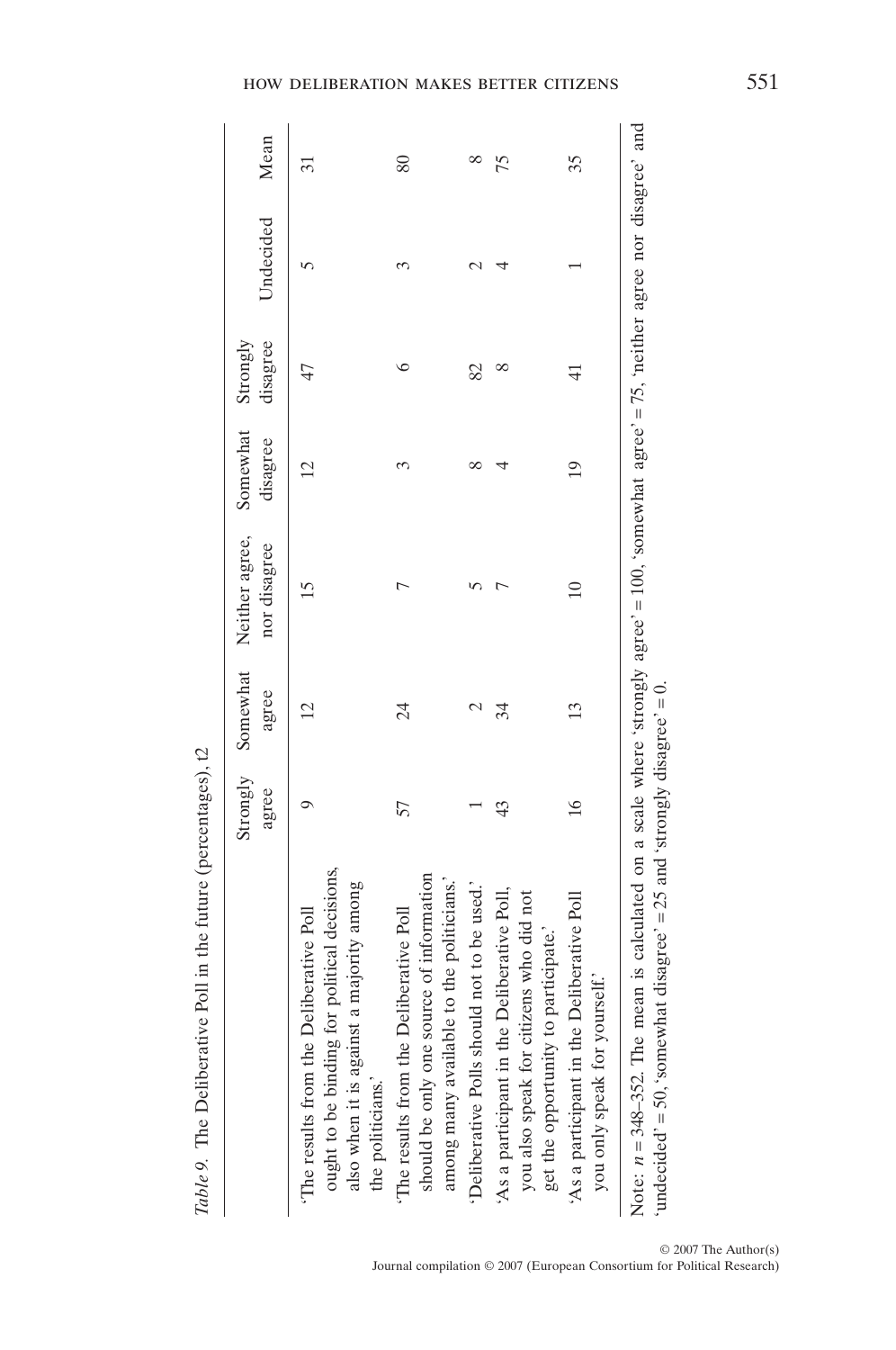an electorate. On the other hand, selection by lot has historically been used as a selection mechanism due to its neutrality. Being difficult to corrupt by strong actors, random selection emphasizes political equality, which is why juries are often selected by lot. In cases where the primary goal is not to ensure formal accountability, but rather to have a fair selection process and minimize the risk of individuals seeking selection for their personal benefit, selection by lot may be a better choice (Hansen 2004).

#### **Conclusion**

The Deliberative Poll on the euro proved that it was possible to engage a representative sample of the Danish population in deliberating on a highly complex issue. Through the representative sample, a range of different experiences was brought into the deliberative process. In this respect, there is no reason to assert (contrary to Bell 1999: 86) that citizens are not capable or willing to engage in deliberation on complicated matters such as the euro. The success of the Deliberative Poll, combined with the strong support for the event as voiced by the participants, suggests that democracy may benefit from extra-parliamentary deliberation being applied more widely. Deliberative Polls help increase participating citizens' experience in knowledge and mutual understanding.

From a research perspective, organizing and analyzing Deliberative Polls can help increase knowledge about how extra-parliamentary arenas function. The potential of deliberation relating to the formation of opinion was to a large extent supported in the quasi-experimental design of the Deliberative Poll. Deliberation and information increased the participants' ability to form opinions, and many participants changed their views after engaging in the deliberative processes. The participants were capable of forming a reasoned opinion on a complex issue such as the single currency.Their knowledge about the issue, as well as their capabilities to engage in political debates, increased. In this sense, deliberation created 'better' citizens based on a normative judgment of active, informed and participating citizens. The citizens were selfconfident with regard to debating the issues, but had doubts about their ability to influence political decisions. Decisions made by the EU were considered particularly out of reach as regards influence. And no clear evidence that the experience of participating in the Deliberative Poll increases participation in more institutionalized arenas of politics was found, even though the participants were very supportive of the Deliberative Poll as a participatory forum.

In the process of deliberation, the participants argued primarily by referring to general principles and the common good, but according to the partici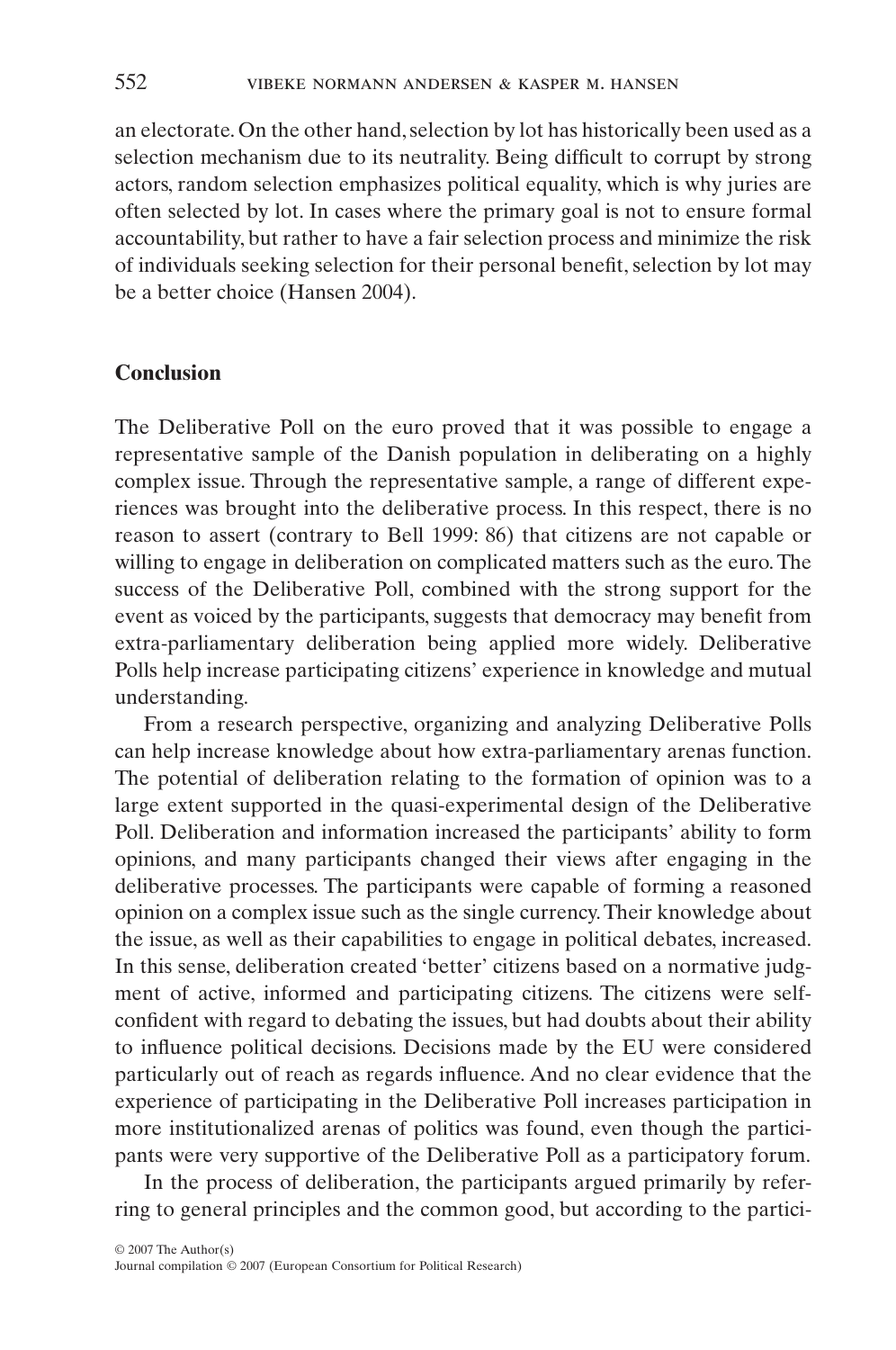pants, self-interest was also part of the process. A Deliberative Poll does not create an ideal deliberative speech situation. However, on a number of issues, the experiment provided an arena in which arguments based on general principles could flourish. The prevalent principles at the Deliberative Poll, for example, were an increased understanding of the different factors behind Denmark's participation in the single currency and increased responsiveness towards the arguments of others.

Elements from 'real-life politics' were also present at the Deliberative Poll. While deliberating, the participants also dealt with coalitions, self-interest and domination. These core and defining elements of politics are not eliminated from the political process – and, thus, not from the Deliberative Poll either. However, in the context of the Deliberative Poll, the participants were aware of them. This suggests that the setting of the Deliberative Poll succeeded in making these elements visible and public in the deliberative process. What is needed is an elaboration of how these features of politics interact with deliberation and how they are interrelated. The lack of such an elaboration is one of the main critiques raised against more normative approaches to the theory of deliberative democracy. The results of the Deliberative Poll pinpoint the need for a stronger theoretical elaboration in order to obtain an increased understanding of deliberative processes. It would be fruitful for deliberative democratic approaches to incorporate and accept the so-called 'obstacles' to deliberation as part of a democratic process – empirically as well as theoretically. Only through such an approach is it possible to benefit from innovative experiments in which political deliberation can take place without highly idealistic requirements as to the process or the outcome. Our objection is that too little focus has been placed on interest and power in deliberative processes. The systematic elaboration of the Deliberative Poll in order to assess the deliberative process is only a small step towards gaining a better understanding of how power among participants operates during deliberation. Nevertheless, our findings encourage a further development of the deliberative design in order to better understand these features of deliberation. Power and interest may be accepted as part of a deliberative process. What is essential is to provide a deliberative setting in which these aspects become visible.

In the referendum on the single currency, a majority of Danes decided against Denmark's participation. In contrast, the result of the Deliberative Poll was a majority for Denmark joining the single currency. The referendum and the Deliberative Poll are two distinct methods of democracy. The referendum is a Danish constitutionally secured right for making decisions on (e.g., ceding) sovereignty. The Deliberative Poll, on the contrary, is an alternative arena for public deliberation – a way of communicating citizens' views to the public and to the established political institutions in a manner unlike traditional opinion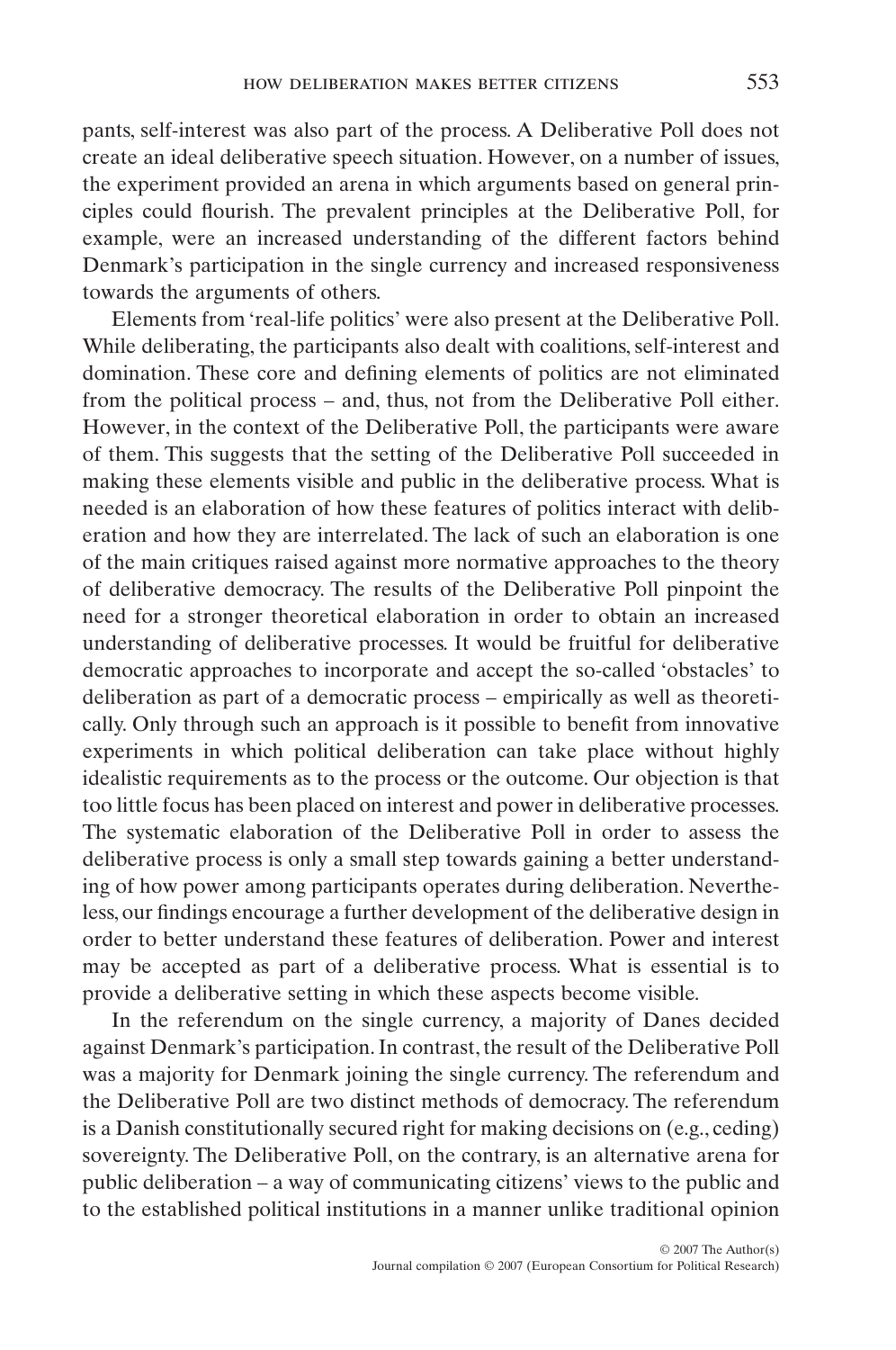polls. The Deliberative Poll does not replace the referendum, nor does it substitute for other institutions linked to representative democracy, such as elections. So far, the Deliberative Poll on the euro remains an isolated experience at the national level in a Danish context. Whether the Deliberative Poll will become an arena for supplementing and improving the public debate in relation to referenda and to political processes in a representative democracy more broadly, remains an open question. The experience of the Deliberative Poll on the euro shows that the process can be a relevant part of the public debate and, particularly in a referendum campaign, can help citizens make more competent decisions.

#### **Acknowledgements**

The Danish Deliberative Poll on the euro was conducted as a joint collaboration between a research team from University of Southern Denmark, Odense, consisting of Vibeke Normann Andersen and Kasper M. Hansen, and the Danish think tank Mandag Morgen. The Danish parliament, the European Commission, the European Parliament and several private companies funded the project. None of these had an influence on the organization of the project (see also Hansen 2004). We are grateful to Jim Fishkin and Bob Luskin for their invaluable assistance in organizing the Deliberative Poll on the euro.

## **Notes**

- 1. Citizens Juries®, Consensus Conferences® and Planning Cells are other examples of such methods (e.g., Smith & Wales 2000, Andersen & Jæger 1999, Dienel & Renn 1995). The trademark symbol indicates that these names have been registered as trademarks.
- 2. Part of the plenary sessions and part of the group discussions of two groups were transmitted by national television. Among the experts were researchers from the universities and the former director of the Danish National Bank. Experts and political panels were balanced in terms of their opinions on the euro (pro and con).Among the politicians were the Social Democratic prime minister (heading a coalition government consisting of the Social Democrats and the Social Liberal Party) and the leading members of the opposition as well as leading Danish Members of the European Parliament. Prior to the campaign, both the governing coalition parties and the majority of oppositional parties represented in parliament were proponents of a single currency.
- 3. These figures do not show the actual change during the Deliberative Poll; 20 per cent of the participants changed their views between the three positions at some time during t0-t2.
- 4. The positive view of the deliberative process may be due to the participants evaluating the weekend as a positive social experience, rather than evaluating the deliberation as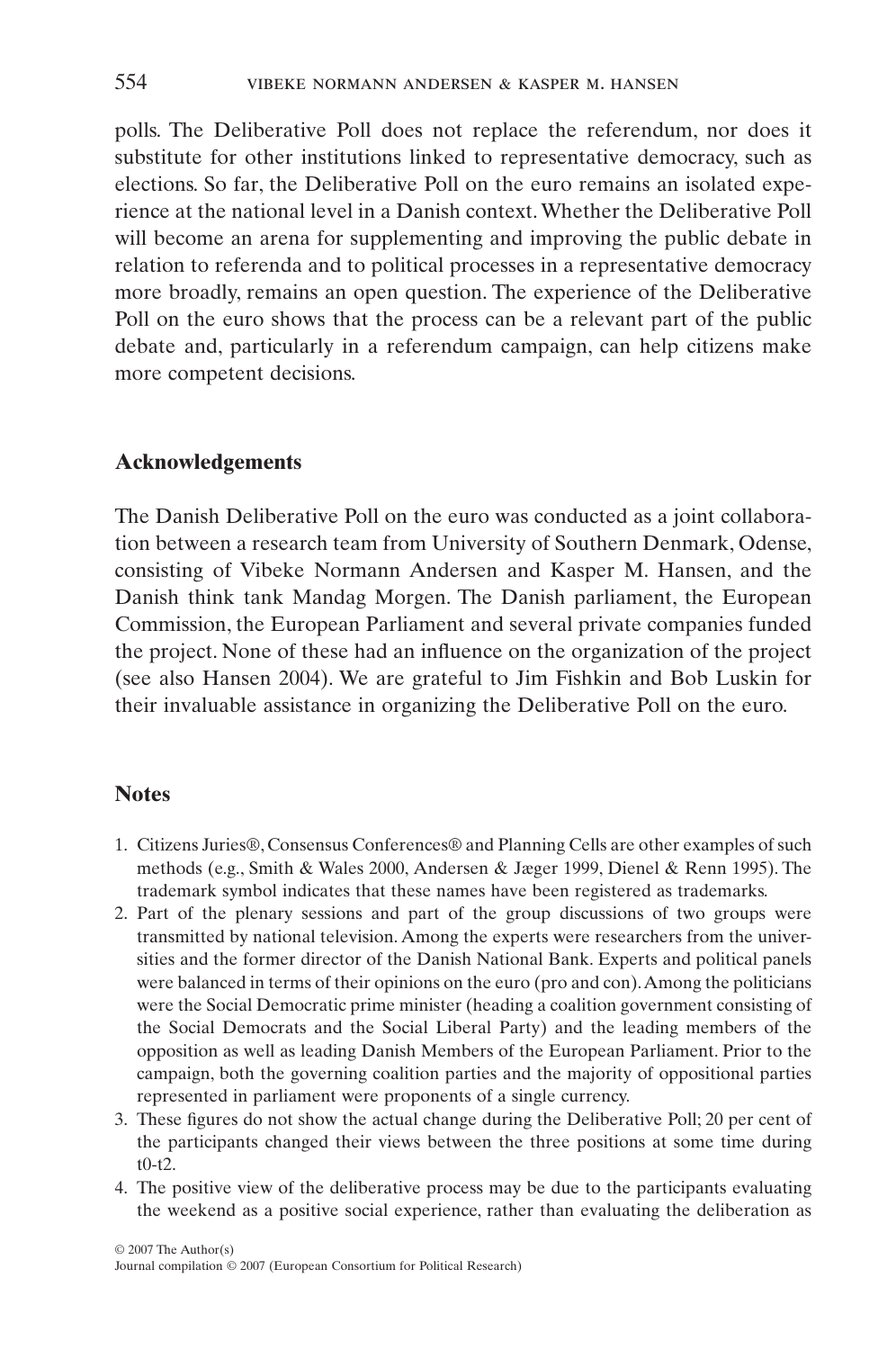such. It is also possible that participants' responses may to some extent reflect political correctness, natural civility and social desirability (Hansen 2000). However, surveys of the moderators and the video recording of four of the groups throughout the weekend did not reveal such features.

5. This also relates to the question of why the Deliberative Poll had only a moderate politically mobilizing effect (see Table 3).

#### **References**

- Aars, J. & Offerdal, A. (2000). Representativeness and deliberative politics. In N. Rao (ed.), *Representation and community in Western democracies*. London: Macmillan Press.
- Andersen, I.-E. & Jæger, B. (1999). Danish participatory models. Scenario workshops and consensus conferences: Towards more democratic decision making. *Science and Public Policy* 26(5): 331–340.
- Andersen, V.N. & Hansen, K.M. (2002). Deliberativt demokrati og den nationale folkehøring om euroen. *Politica* 34(1): 78–97.
- Bell, D.A. (1999). Democratic deliberation: The problem of implementation. In S. Macedo (ed.), *Deliberative politics: Essays on democracy and disagreement*. Oxford: Oxford University Press.
- Benhabib, S. (1996). Toward a deliberative model of democratic legitimacy. In *Democracy and difference: Contesting the boundaries of the political*. Princeton, NJ: Princeton University Press.
- Bohman, J. (1996). *Public deliberation: Pluralism, complexity and democracy*. Cambridge, MA: MIT Press.
- Bohman, J. (1999). Citizenship and norms of publicity: Wide public reason in cosmopolitan societies. *Political Theory* 27(2): 176–202.
- Buch, R. & Hansen, K.M. (2002). The Danes and Europe: From EC 1972 to euro 2000 Elections, referendums and attitudes. *Scandinavian Political Studies* 25(1): 1–26.
- Dahl, R. (1989). *Democracy and its critics*. New Haven, CT: Yale University Press.
- Dienel, P.C. & Renn, O. (1995). Planning cells: A gate to 'fractal' mediation. In O. Renn, T. Webler & P. Wiedemann (eds), *Fairness and competence in citizen participation*. Dordrecht: Kluwer.
- Fishkin, J.S. (1988). The case for a national caucus: Taking democracy seriously. *Atlantic Monthly*, 16–18 August.
- Fishkin, J.S. (1991). *Democracy and deliberation: New directions for democratic reform*. New Haven, CT: Yale University Press.
- Fishkin, J.S. (1997). *The voice of the people: Public opinion and democracy*, 2nd edn. New Haven, CT: Yale University Press.
- Gutmann, A. & Thompson, D. (1996). *Democracy and disagreement*. Cambridge, MA: Belknap Press.
- Hansen, K.M. (2000). Folkehøringen som ny demokratisk metode.*Metode & Data, DDA Nyt* (82): 10–32.
- Hansen, K.M. (2004). *Deliberative democracy and opinion formation*. Odense: University of Southern Denmark Press.
- Hansen, K.M. & Andersen, V.N. (2004). Deliberative democracy and the Deliberative Poll on the euro. *Scandinavian Political Studies* 27(3): 261–286.